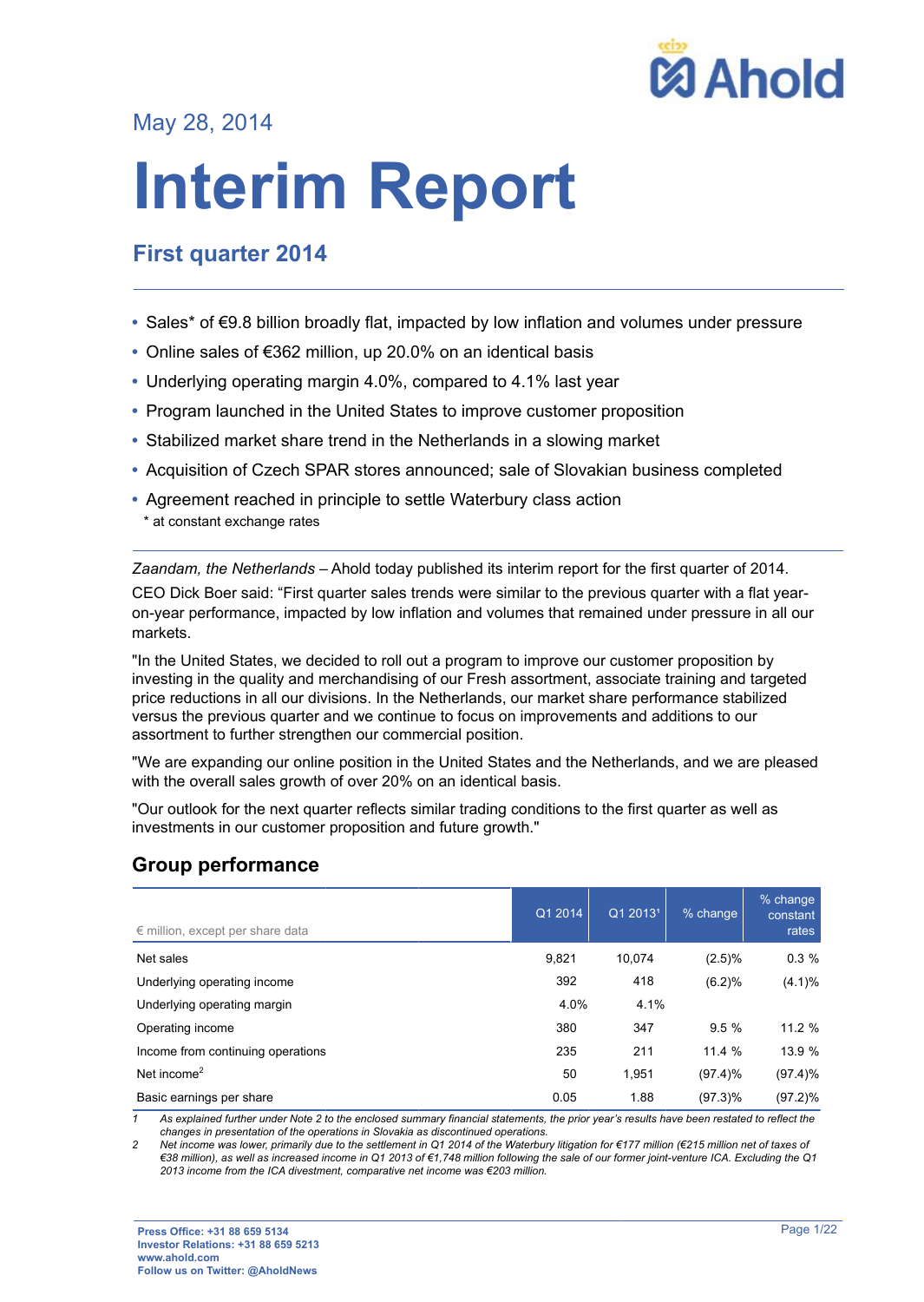# **Performance by segment**

# **Ahold USA**

| $\epsilon$ million                         | Q1 2014 | Q1 2013 | $%$ change | % change<br>constant<br>rates |
|--------------------------------------------|---------|---------|------------|-------------------------------|
| Net sales                                  | 5,859   | 6,129   | (4.4)%     | (0.3)%                        |
| Underlying operating income                | 227     | 247     | $(8.1)$ %  | (4.9)%                        |
| Underlying operating margin                | 3.9%    | 4.1%    |            |                               |
| Identical sales growth excluding gasoline  | 0.1%    | 1.9%    |            |                               |
| Comparable sales growth excluding gasoline | 0.2%    | 2.1%    |            |                               |

At constant exchange rates, first quarter net sales were 0.3% lower than last year, or after excluding gas sales, equal to last year. Identical sales growth excluding gas was 0.1%, which included the positive impact this year of the post-Easter week falling into our second quarter. Our online operation Peapod achieved double-digit sales growth and opened 47 new pick-up points, bringing the total to 167. The market was characterized by a continued focus on value and volumes remained under pressure. Our market share was down slightly, mainly driven by competitive pressures in New England.

We decided to roll out a program focused on improving our customer proposition across all our divisions. The program was piloted in the second half of 2013, resulting in encouraging volume uplifts. To bring better quality, service and value to our customers, the program focuses on improving our Fresh offering, enhancing customer experience through more engaged store associates and introducing targeted price reductions. By the end of the first quarter, the program was active in 190 stores and we are accelerating our plans for further rollout, increasing the intensity of the program in New England specifically. By the end of 2014, we expect the program to be implemented in over 50% of our store base, largely funded by the expected \$250 million Simplicity cost savings in the United States this year.

Our underlying operating margin of 3.9% was 0.2% lower than last year, mainly impacted by cost price inflation outpacing retail pricing. Inflation in our Fresh product range was considerable and we chose to absorb part of this cost, particularly in the meat and produce categories.

We saw continued progress with our own-brand penetration, which was up 50 basis points to 37.0%, approaching our target of 40% by 2016. This was driven by product assortment increases, overall increased focus and execution, and the strong growth of our natural and organic product range Nature's Promise.

# **The Netherlands**

| $\epsilon$ million                                       | Q1 2014 | Q1 2013 | % change, |
|----------------------------------------------------------|---------|---------|-----------|
| Net sales                                                | 3,547   | 3.506   | $1.2 \%$  |
| Underlying operating income                              | 178     | 186     | $(4.3)\%$ |
| Underlying operating margin                              | 5.0%    | 5.3%    |           |
| Identical sales growth (excluding VAT on tobacco sales)  | (1.4)%  | 1.8%    |           |
| Comparable sales growth (excluding VAT on tobacco sales) | (1.3)%  | 2.2%    |           |

First quarter net sales increased 1.2% to  $\epsilon$ 3.5 billion, which included the negative effect of a change in legislation related to VAT on tobacco that took effect in the middle of last year. We aligned bol.com's reporting calendar with the Group, leading us to benefit from a full 16 weeks of sales from bol.com this year compared to three calendar months last year. Adjusted for both, net sales increased by 1.5% compared to last year, with a limited favorable impact from the timing of Easter. We saw a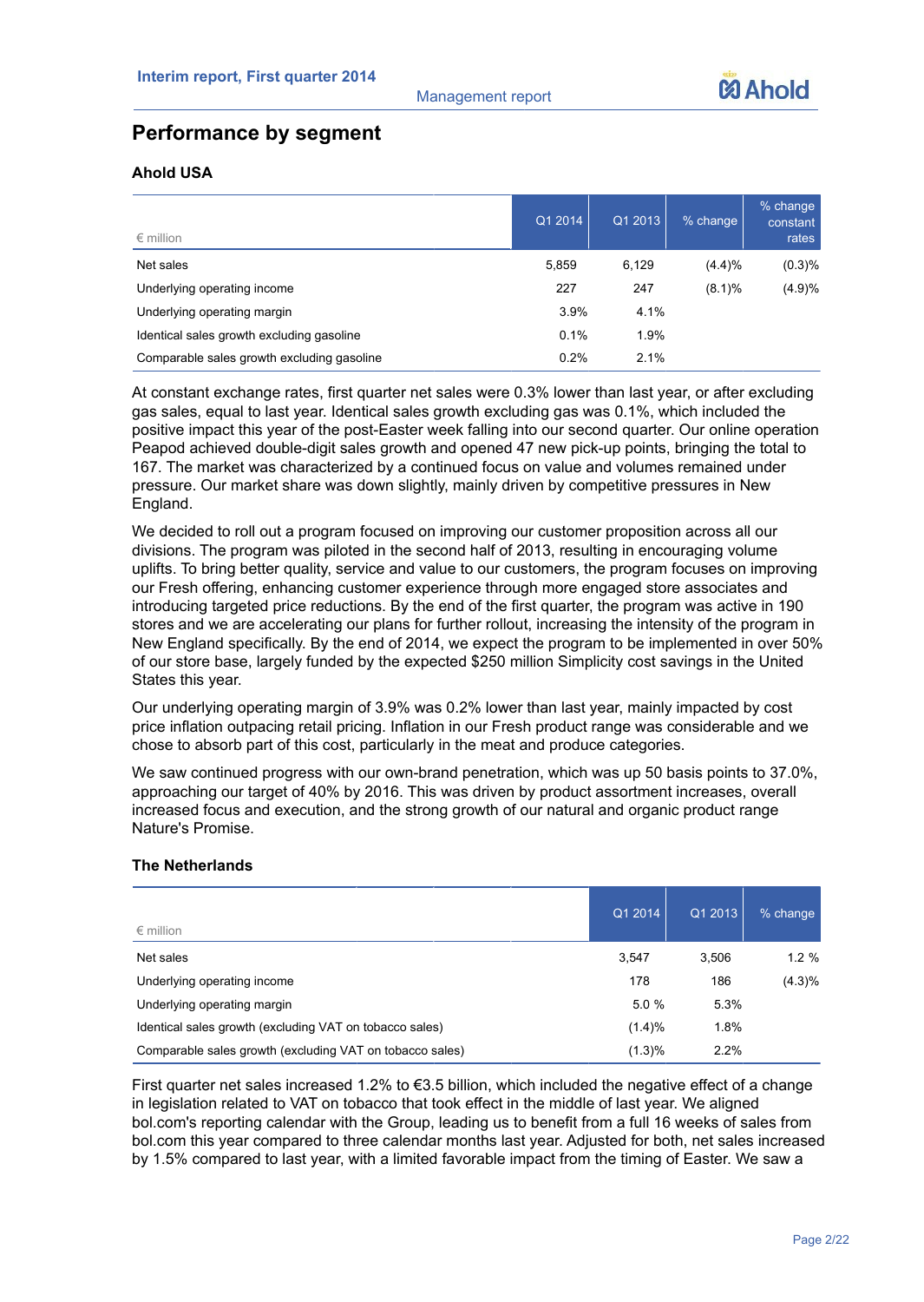further slowdown of market growth, reflecting low inflation and pressure on volumes. Albert Heijn's market share performance stabilized and was in line with the performance of the previous quarter.

Overall sales growth was driven by the opening of new Albert Heijn stores in Belgium and new Albert Heijn franchise stores (former C1000 stores) in the Netherlands. Identical sales (excluding VAT on tobacco sales) decreased 1.4%, mainly as a result of a lower average basket size of our Albert Heijn customers. We continued to achieve strong identical growth at our online operations, bol.com and Albert Heijn Online, and at our supermarkets in Belgium.

The underlying operating margin of 5.0% was comparable to last year excluding the impact of an increased number of franchise stores and the greater contribution from bol.com. We were able to largely offset pressure on operating expense in the low sales growth environment through the ongoing success of our Simplicity cost savings program in the Netherlands.

Following our announcements in January on the next phase of our Simplicity program, we are optimizing efficiency in our support functions and are restructuring our organizational capabilities to enable a better focus on Albert Heijn and its commercial performance. We expect to finalize our plans in the second quarter.

During the quarter, we made further steps to improve and broaden our assortment by introducing new product lines in categories such as coffee, wine and in our healthy food assortment. Following the relaunch of our meat and poultry assortment in the previous quarter, we are rolling out significant changes in our bakery department, introducing new varieties, improved presentation and better instore execution. In addition, we continued to invest in our price position and executed campaigns focused on quality and value.

## **Czech Republic**

| $\epsilon$ million                         | Q1 2014 | Q1 2013  | % change | $%$ change<br>constant<br>rates |
|--------------------------------------------|---------|----------|----------|---------------------------------|
| Net sales                                  | 415     | 439      | (5.5)%   | 1.2%                            |
| Underlying operating income                | 9       |          | 28.6 %   | 37.6%                           |
| Underlying operating margin                | 2.2%    | $1.6 \%$ |          |                                 |
| Identical sales growth excluding gasoline  | 0.5%    | (0.5)%   |          |                                 |
| Comparable sales growth excluding gasoline | 0.6%    | (0.5)%   |          |                                 |

At constant exchange rates, the increase in net sales of 1.2% to €415 million included 0.5% identical growth and the opening of two new stores during the past year.

Excluding the favorable impact of the post-Easter week falling in our second quarter, identical sales growth was slightly negative. Our new compact hyper format achieved higher identical sales growth than our other existing formats. So far we have converted 16 of our 43 compact hypers to the new format.

Underlying operating margin at 2.2% was 0.6% better than last year, mainly as a result of an increased focus on our procurement activities.

We rolled out a new bakery assortment and continued to invest in further improving our produce offer. Our share of promotional sales was substantially above last year, in line with the continued focus on promotions in the Czech market.

This quarter we announced the acquisition of SPAR in the Czech Republic, which will make Albert the number one food retailing brand in the country (pending anti-trust approval). We also completed the divestment of our operations in Slovakia.

# **Corporate Center**

In the first quarter, Corporate Center costs were €28 million, which was €8 million higher than last year. Underlying Corporate Center costs were €22 million, including €3 million favorable impact from the Company's insurance activities, and were flat versus last year.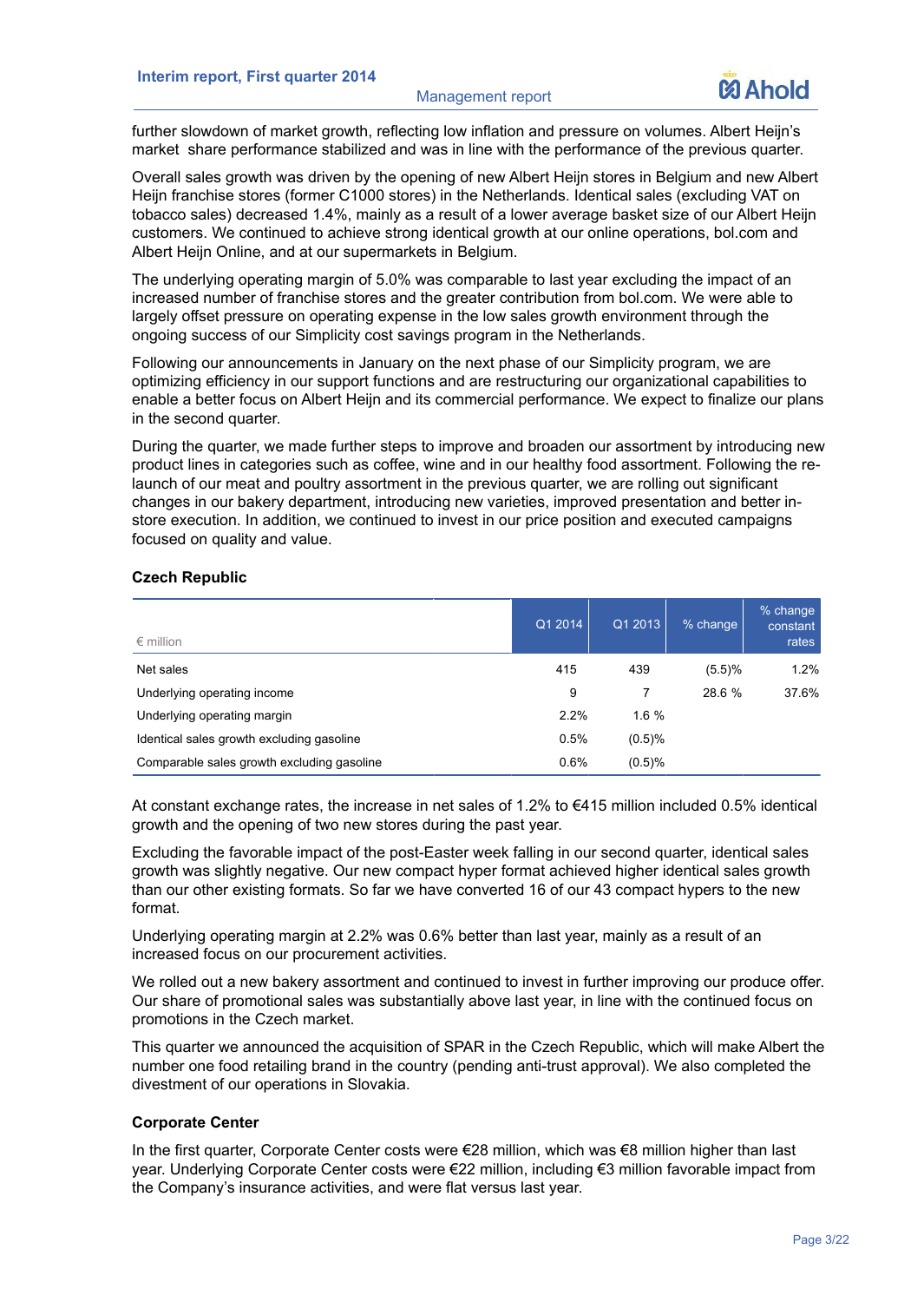# **Financial review**

Underlying operating income was €392 million, down €26 million, and included a negative exchange rate impact of €10 million due to the weaker U.S. dollar. Underlying operating margin was 4.0%, compared to 4.1% last year.

Operating income was €380 million, up 9.5% and 11.2% at actual and constant exchange rates respectively. This included €9 million of restructuring and related charges (Q1 2013: nil), €4 million of impairment charges (Q1 2013: €18 million), offset by €1 million of gains on the sale of assets (Q1 2013: €1 million). Q1 2013 included the effects of a €63 million charge related to the settlement of a multi-employer pension withdrawal liability and a €7 million gain on the final settlement of a U.S. defined benefit pension plan.

Income from continuing operations was €235 million, which was €24 million higher than last year. A decrease in net financial expenses of €24 million was offset by an increase in income taxes of €34 million. The net financial expense decrease reflects an €11 million one-time adjustment to a financial liability in 2013, lower interest expense in 2014 and changes in the value of notes and derivatives. The increase in income tax in 2014 is mainly the result of higher taxable income and a one-time tax benefit in 2013 of €12 million.

Net income was €50 million, down €1,901 million. The decline was primarily due to a provision of €177 million (€215 million net of taxes of €38 million), to recognize an agreement in principle to settle the Waterbury litigation, as well as increased income in Q1 2013 of €1,748 million following the sale of our former joint-venture ICA.

Our free cash flow was €302 million, an increase of €114 million compared to Q1 2013, impacted by an €80 million favorable impact on working capital due to the timing of Easter and lower capital expenditure of €75 million, offset by €83 million higher income taxes paid, mainly related to payments regarding previous years. Q1 2013 contained a payment of €31 million to settle a U.S. pension plan.

Net debt increased by €1,222 million during the quarter, to €280 million. Free cash flow of €302 million was offset by the capital repayment of €1,008 million and the share buyback of €439 million.

# **Capital repayment and reverse stock split**

On January 21, 2014, a capital repayment and reverse stock split was approved at an Extraordinary General Meeting of Shareholders. On March 28, 2014, the reverse stock split became effective. Every 13 existing shares with a nominal value of €0.30 each were consolidated into 12 new shares with a nominal value of €0.01 each. The capital repayment of €1.14 per remaining share took place on April 3, 2014.

We reiterate our commitment to move towards a more efficient capital structure, as evidenced by our ongoing €2 billion share buyback program and our €1 billion capital repayment this quarter.

# **Outlook**

Our outlook for the next quarter reflects similar trading conditions to the first quarter as well as investments in our customer proposition and future growth.

We expect the underlying operating margin in the Netherlands to be broadly in line with current levels. We anticipate margins in the United States to be slightly lower than in the first quarter, as we will continue to partly absorb commodity price increases and we are accelerating the rollout of the program to improve our customer proposition.

For the year we expect to deliver close to €300 million in cost savings from our Simplicity program, in line with last year, which will be reinvested to improve our competitiveness. We remain focused on executing our Reshaping Retail strategy, taking advantage of our strong brands, leading market positions, solid balance sheet, and fast-growing online business.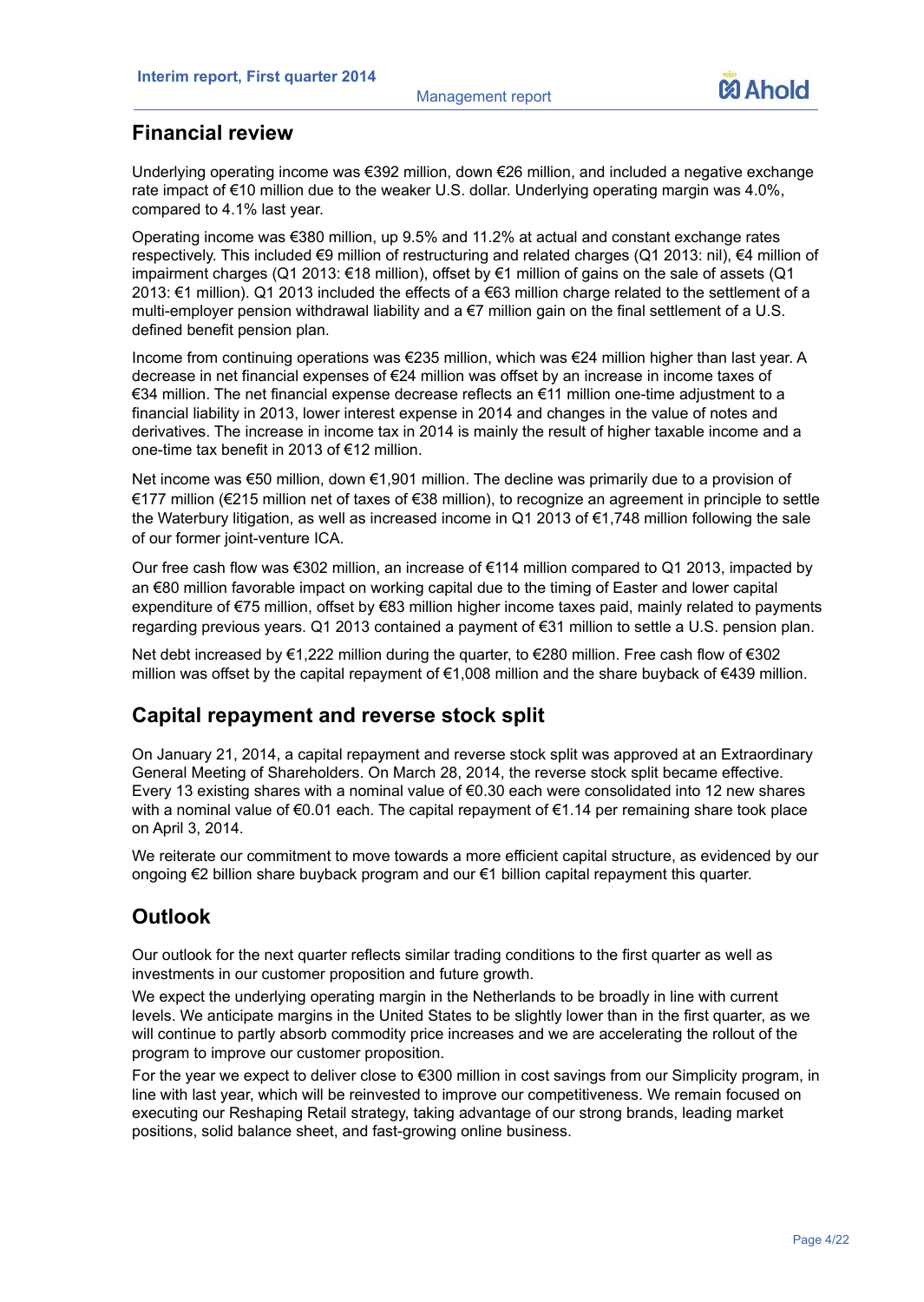# **Consolidated income statement**

| € million, except per share data                                                   | <b>Note</b>    | Q1 2014        | Q1 2013<br>(restated) <sup>1</sup> |
|------------------------------------------------------------------------------------|----------------|----------------|------------------------------------|
| Net sales                                                                          | 4              | 9,821          | 10,074                             |
| Cost of sales                                                                      | 5              | (7, 198)       | (7, 385)                           |
| <b>Gross profit</b>                                                                |                | 2,623          | 2,689                              |
|                                                                                    |                |                |                                    |
| Selling expenses                                                                   |                | (1,918)        | (1,948)                            |
| General and administrative expenses                                                |                | (325)          | (394)                              |
| Total operating expenses                                                           | 5              | (2,243)        | (2, 342)                           |
| <b>Operating income</b>                                                            | 4              | 380            | 347                                |
| Interest income                                                                    |                | $\overline{2}$ | 2                                  |
| Interest expense                                                                   |                | (64)           | (69)                               |
| Interest expense on defined benefit pension plans                                  |                | (5)            | (8)                                |
| Other financial expenses                                                           |                | (3)            | (19)                               |
| Net financial expenses                                                             |                | (70)           | (94)                               |
| Income before income taxes                                                         |                | 310            | 253                                |
|                                                                                    |                |                |                                    |
| Income taxes                                                                       | 6              | (78)           | (44)                               |
| Share in income of joint ventures                                                  |                | 3              | 2                                  |
| Income from continuing operations                                                  |                | 235            | 211                                |
| Income (loss) from discontinued operations                                         | $\overline{7}$ | (185)          | 1,740                              |
| Net income attributable to common shareholders                                     |                | 50             | 1,951                              |
|                                                                                    |                |                |                                    |
| Net income per share attributable to common shareholders                           |                |                |                                    |
| Basic                                                                              |                | 0.05           | 1.88                               |
| Diluted <sup>2</sup>                                                               |                | 0.05           | 1.79                               |
| Income from continuing operations per share attributable to<br>common shareholders |                |                |                                    |
| Basic                                                                              |                | 0.25           | 0.20                               |
| Diluted                                                                            |                | 0.24           | 0.20                               |
| Weighted average number of common shares outstanding<br>(in millions)              |                |                |                                    |
| Basic                                                                              |                | 949            | 1,040                              |
| Diluted                                                                            |                | 997            | 1,093                              |
| Average U.S. dollar exchange rate (euro per U.S. dollar)                           |                | 0.7288         | 0.7598                             |

*1 See Note 2 for a further explanation of the restatements.*

*2 Diluted net income per share in Q1 2014 attributable to common shareholders excludes antidilutive potential ordinary shares.*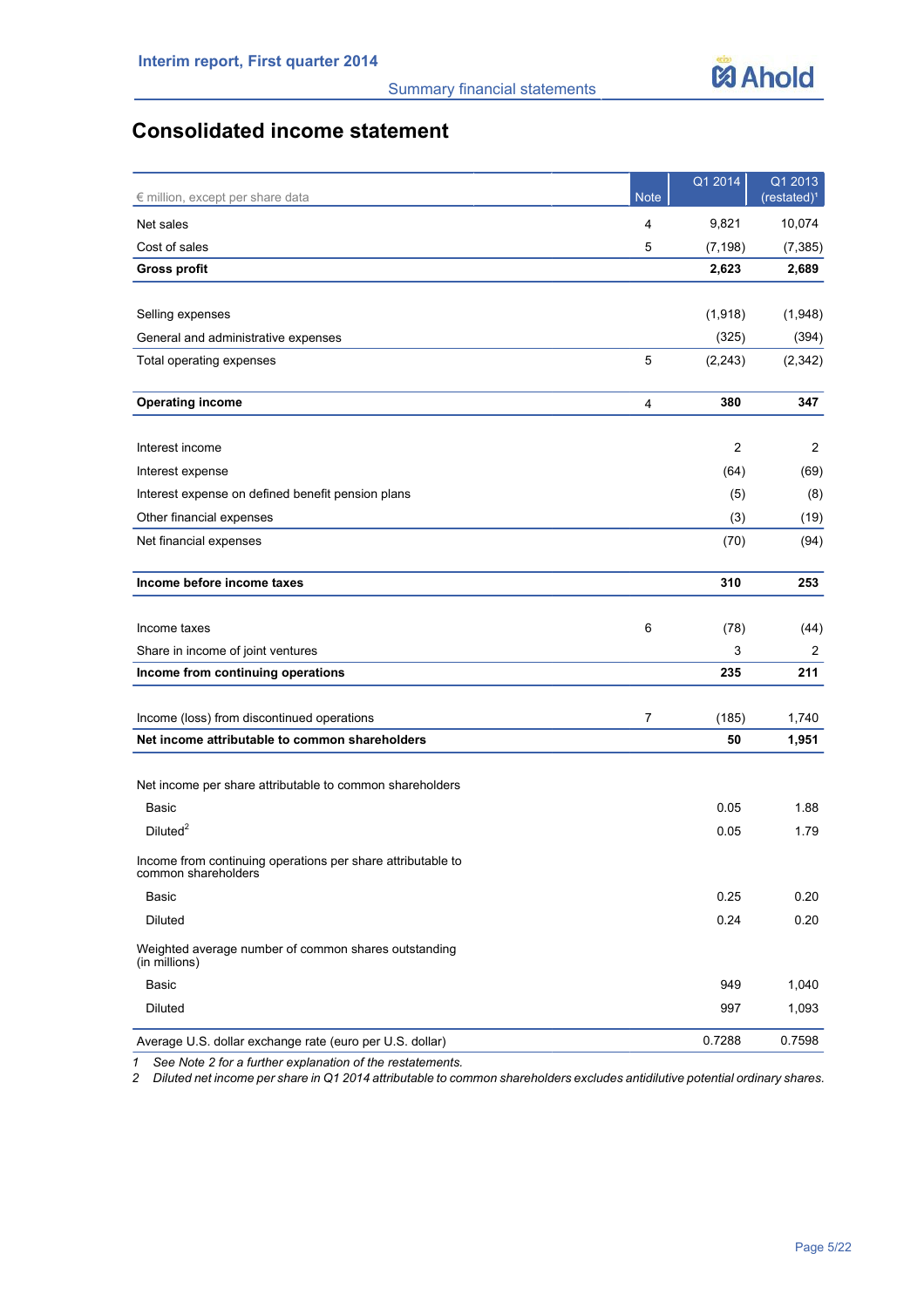

# **Consolidated statement of comprehensive income**

| $∈$ million                                                                       | <b>Note</b> | Q1 2014 | Q1 2013<br>(restated) <sup>1</sup> |
|-----------------------------------------------------------------------------------|-------------|---------|------------------------------------|
| Net income attributable to common shareholders                                    |             | 50      | 1,951                              |
| Remeasurements of defined benefit pension plans                                   |             |         |                                    |
| Remeasurements before taxes                                                       |             | (18)    | 320                                |
| Income taxes                                                                      |             | 7       | (88)                               |
| Other comprehensive income (loss) that will not be reclassified to profit or loss |             | (11)    | 232                                |
| Currency translation differences in foreign interests:                            |             |         |                                    |
| Currency translation differences before taxes from:                               |             |         |                                    |
| Continuing operations                                                             |             | (18)    | 35                                 |
| Discontinued operations                                                           |             |         | 27                                 |
| Cumulative translation differences from divestments transferred to net income     | 7           |         | (80)                               |
| Cash flow hedges:                                                                 |             |         |                                    |
| Fair value result in the year                                                     |             | (15)    | (45)                               |
| Transfers to net income                                                           |             | (2)     | 41                                 |
| Income taxes                                                                      |             | 4       | 1                                  |
| Other comprehensive income (loss) of joint ventures - net of income taxes:        |             |         |                                    |
| Share of other comprehensive loss from:                                           |             |         |                                    |
| Continuing operations                                                             |             |         | (1)                                |
| Other comprehensive loss transferred to net income                                | 7           |         | 9                                  |
| Other comprehensive loss reclassifiable to profit or loss                         |             | (31)    | (13)                               |
| Total other comprehensive income (loss)                                           |             | (42)    | 219                                |
| Total comprehensive income attributable to common shareholders                    |             | 8       | 2,170                              |
| Attributable to:                                                                  |             |         |                                    |
| Continuing operations                                                             |             | 193     | 474                                |
| Discontinued operations                                                           |             | (185)   | 1,696                              |
| Total comprehensive income attributable to common shareholders                    |             | 8       | 2,170                              |

*1 See Note 2 for a further explanation of the restatements.*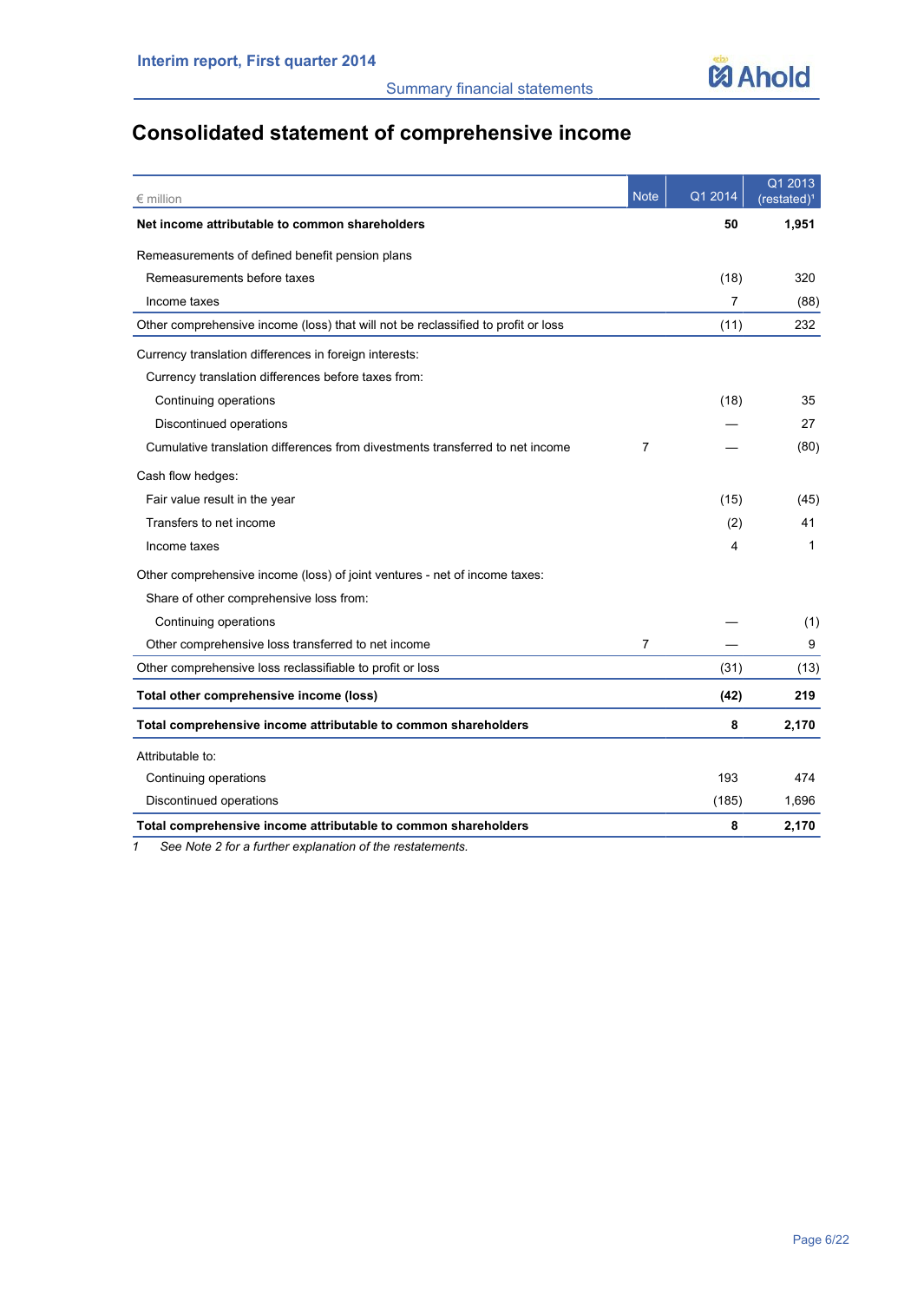

# **Consolidated balance sheet**

| $\epsilon$ million                                           | <b>Note</b> | April 20,<br>2014 | December 29,<br>2013 |
|--------------------------------------------------------------|-------------|-------------------|----------------------|
| <b>Assets</b>                                                |             |                   |                      |
| Property, plant and equipment                                |             | 5,612             | 5,712                |
| Investment property                                          |             | 535               | 543                  |
| Intangible assets                                            |             | 1,580             | 1,563                |
| Investments in joint ventures and associates                 |             | 199               | 197                  |
| Other non-current financial assets                           |             | 423               | 415                  |
| Deferred tax assets                                          |             | 417               | 411                  |
| Other non-current assets                                     |             | 32                | 33                   |
| <b>Total non-current assets</b>                              |             | 8,798             | 8,874                |
|                                                              |             |                   |                      |
| Assets held for sale                                         |             | 3                 | 28                   |
| Inventories                                                  |             | 1,430             | 1,450                |
| Receivables                                                  |             | 619               | 665                  |
| Other current financial assets                               |             | 728               | 1,520                |
| Income taxes receivable                                      |             | 56                | 11                   |
| Other current assets                                         |             | 177               | 98                   |
| Cash and cash equivalents                                    | 10          | 2,028             | 2,496                |
| <b>Total current assets</b>                                  |             | 5,041             | 6,268                |
|                                                              |             |                   |                      |
| <b>Total assets</b>                                          |             | 13,839            | 15,142               |
| <b>Equity and liabilities</b>                                |             |                   |                      |
| Equity attributable to common shareholders                   | 8           | 4,685             | 6,520                |
|                                                              |             |                   |                      |
| Loans                                                        |             | 1,302             | 1,307                |
| Other non-current financial liabilities                      | 9           | 1,875             | 1,882                |
| Pensions and other post-employment benefits                  |             | 361               | 348                  |
| Deferred tax liabilities                                     |             | 137               | 123                  |
| Provisions                                                   |             | 565               | 585                  |
| Other non-current liabilities                                |             | 237               | 235                  |
| <b>Total non-current liabilities</b>                         |             | 4,477             | 4,480                |
|                                                              |             |                   |                      |
| Liabilities related to assets held for sales                 |             |                   | 48                   |
| Accounts payable                                             |             | 2,341             | 2,387                |
| Other current financial liabilities                          |             | 665               | 262                  |
| Income taxes payable                                         |             | 33                | 97                   |
| Provisions                                                   |             | 399               | 191                  |
| Other current liabilities                                    |             | 1,239             | 1,157                |
| <b>Total current liabilities</b>                             |             | 4,677             | 4,142                |
| <b>Total equity and liabilities</b>                          |             | 13,839            | 15,142               |
|                                                              |             |                   |                      |
| Quarter-end U.S. dollar exchange rate (euro per U.S. dollar) |             | 0.7239            | 0.7277               |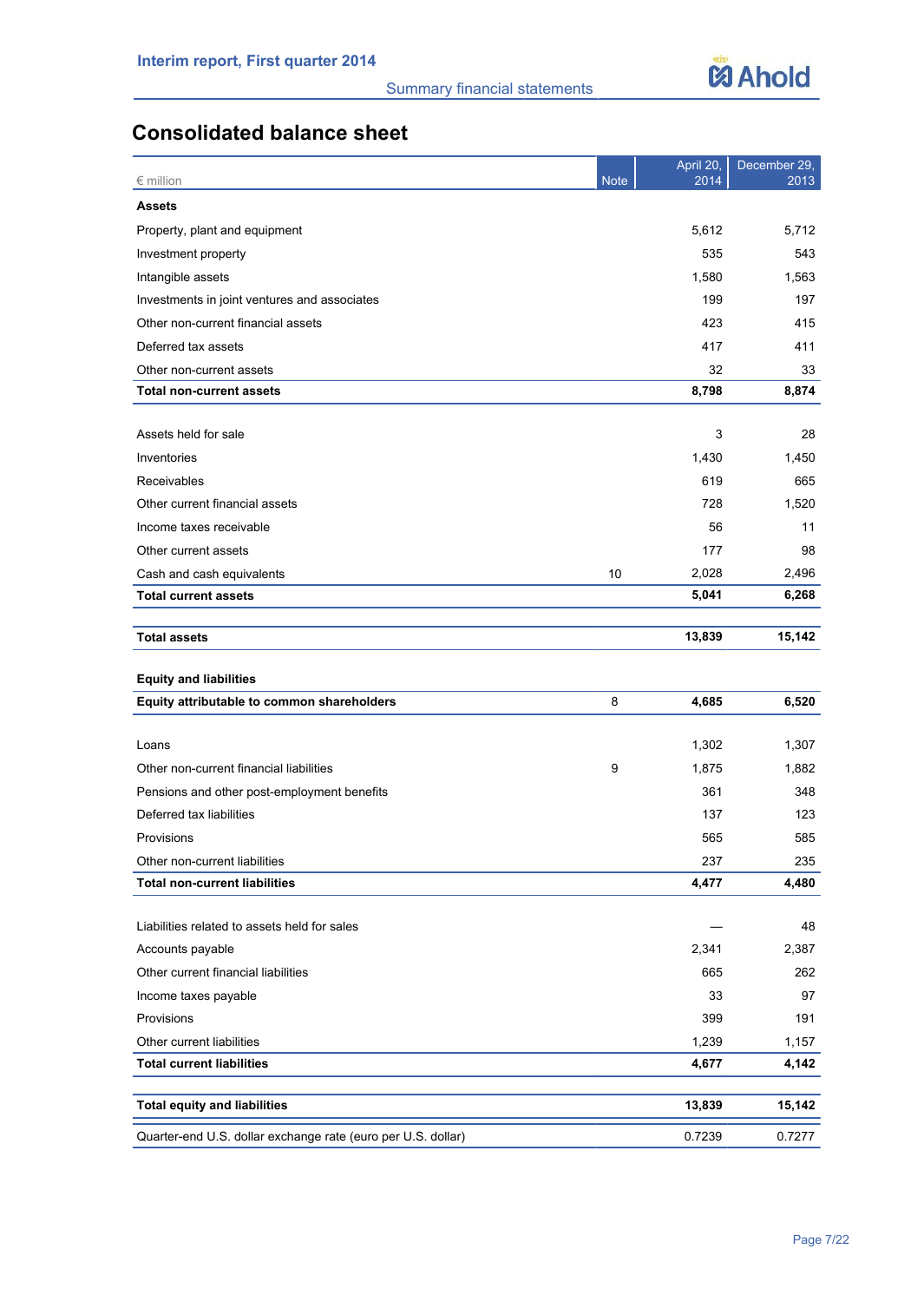# **Consolidated statement of changes in equity**

| $\epsilon$ million                | <b>Share</b><br>capital | Additional<br>paid-in<br>capital | Currency<br>translation<br>reserve | Cash flow<br>hedging<br>reserve | Other<br>reserves<br>including<br>accumulated<br>deficit | Equity<br>attributable<br>to common<br>shareholders |
|-----------------------------------|-------------------------|----------------------------------|------------------------------------|---------------------------------|----------------------------------------------------------|-----------------------------------------------------|
| Balance as of December 30, 2012   | 318                     | 8,713                            | (292)                              | (126)                           | (3, 467)                                                 | 5,146                                               |
| Net income                        |                         |                                  |                                    |                                 | 1,951                                                    | 1,951                                               |
| Other comprehensive income (loss) |                         |                                  | (18)                               | (3)                             | 240                                                      | 219                                                 |
| Total comprehensive income (loss) |                         |                                  | (18)                               | (3)                             | 2,191                                                    | 2,170                                               |
| Dividends                         |                         |                                  |                                    |                                 | (457)                                                    | (457)                                               |
| Share buyback                     |                         |                                  |                                    |                                 | (61)                                                     | (61)                                                |
| Share-based payments              |                         |                                  |                                    |                                 | 19                                                       | 19                                                  |
| Balance as of April 21, 2013      | 318                     | 8,713                            | (310)                              | (129)                           | (1, 775)                                                 | 6,817                                               |
|                                   |                         |                                  |                                    |                                 |                                                          |                                                     |
| Balance as of December 29, 2013   | 318                     | 8,713                            | (492)                              | (81)                            | (1,938)                                                  | 6,520                                               |
| Net income                        |                         |                                  |                                    |                                 | 50                                                       | 50                                                  |
| Other comprehensive loss          |                         |                                  | (18)                               | (13)                            | (11)                                                     | (42)                                                |
| Total comprehensive income (loss) |                         |                                  | (18)                               | (13)                            | 39                                                       | 8                                                   |
| <b>Dividends</b>                  |                         |                                  |                                    |                                 | (414)                                                    | (414)                                               |
| Capital repayment                 | (308)                   | (809)                            |                                    |                                 | 109                                                      | (1,008)                                             |
| Share buyback                     |                         |                                  |                                    |                                 | (439)                                                    | (439)                                               |
| Share-based payments              |                         |                                  |                                    |                                 | 18                                                       | 18                                                  |
| Balance as of April 20, 2014      | 10                      | 7,904                            | (510)                              | (94)                            | (2,625)                                                  | 4,685                                               |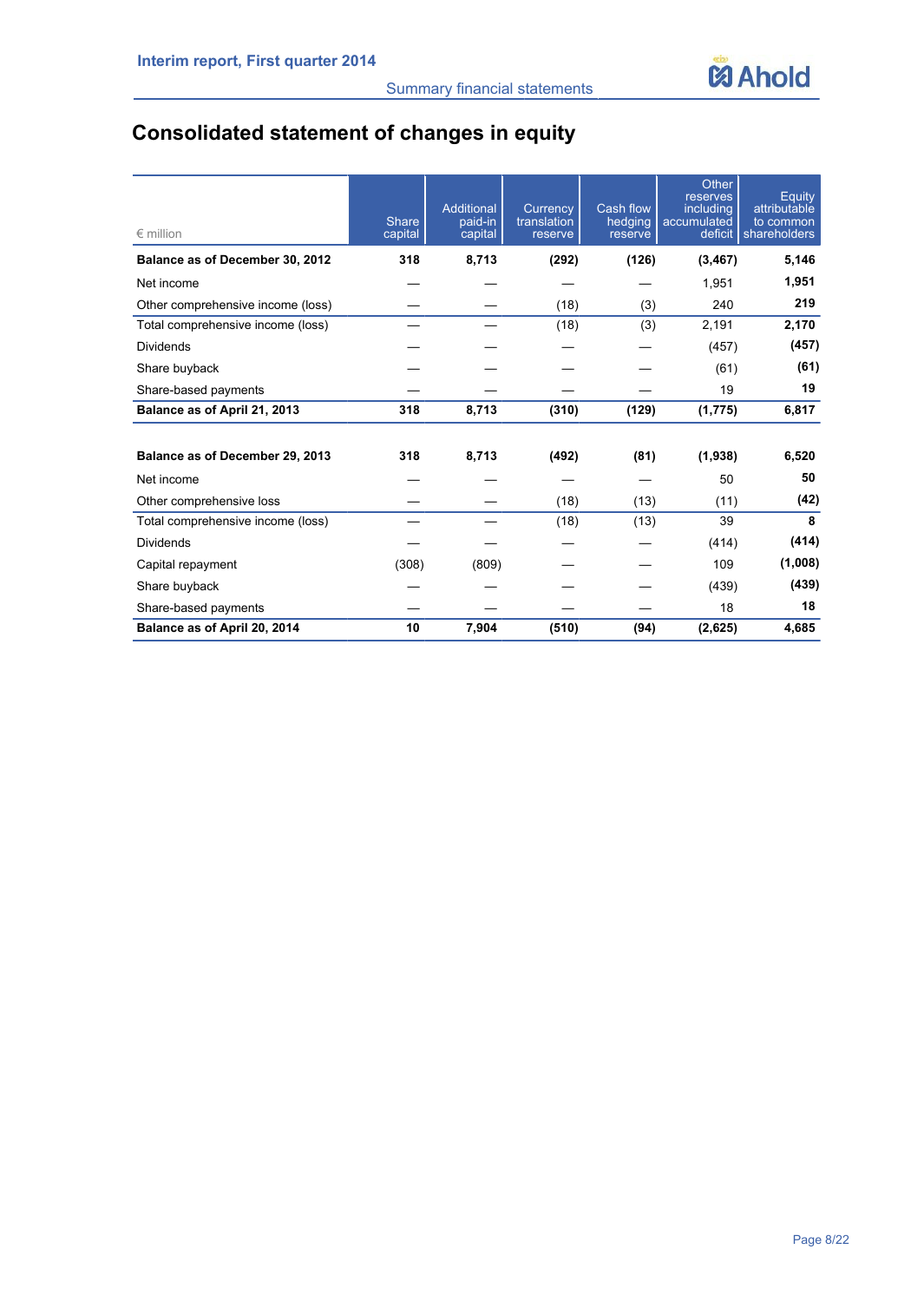# **Consolidated statement of cash flows**

| $\epsilon$ million                                                                   | <b>Note</b> | Q1 2014  | Q1 2013<br>(restated) <sup>1</sup> |
|--------------------------------------------------------------------------------------|-------------|----------|------------------------------------|
| Operating income                                                                     |             | 380      | 347                                |
| Adjustments for:                                                                     |             |          |                                    |
| Depreciation, amortization, write-downs and impairments                              | 5           | 254      | 273                                |
| Gains on the sale of assets / disposal groups held for sale                          | 5           | (1)      | (1)                                |
| Share-based compensation expenses                                                    |             | 13       | 11                                 |
| Operating cash flows before changes in operating assets<br>and liabilities           |             | 646      | 630                                |
| Changes in working capital:                                                          |             |          |                                    |
| Changes in inventories                                                               |             | 16       | 22                                 |
| Changes in receivables and other current assets                                      |             | (32)     | 56                                 |
| Changes in payables and other current liabilities                                    |             | 56       | (182)                              |
| Changes in other non-current assets, other non-current<br>liabilities and provisions |             | (42)     | 7                                  |
| Cash generated from operations                                                       |             | 644      | 533                                |
| Income taxes paid - net                                                              |             | (123)    | (40)                               |
| Operating cash flows from continuing operations                                      |             | 521      | 493                                |
| Operating cash flows from discontinued operations                                    |             | (9)      | (8)                                |
| Net cash from operating activities                                                   |             | 512      | 485                                |
| Purchase of non-current assets                                                       |             | (188)    | (263)                              |
| Divestments of assets / disposal groups held for sale                                |             | 8        | 4                                  |
| Acquisition of businesses, net of cash acquired                                      | 3           | (12)     | 3                                  |
| Divestment of businesses, net of cash divested                                       | 7           | (44)     | 2,372                              |
| Changes in short-term deposits and similar instruments                               |             | 791      | (237)                              |
| Dividends received from joint ventures                                               |             | 1        | 1                                  |
| Interest received                                                                    |             | 3        | 2                                  |
| Investing cash flows from continuing operations                                      |             | 559      | 1,882                              |
| Investing cash flows from discontinued operations                                    |             |          | 142.                               |
| Net cash from investing activities                                                   |             | 559      | 2,024                              |
| Interest paid                                                                        |             | (43)     | (49)                               |
| Repayments of loans                                                                  |             | (11)     | (11)                               |
| Repayments of finance lease liabilities                                              |             | (22)     | (22)                               |
| Share buyback                                                                        | 8           | (439)    | (61)                               |
| Other cash flows from derivatives                                                    |             | (10)     | (8)                                |
| Capital repayment                                                                    | 8           | (1,008)  |                                    |
| Other                                                                                |             | (4)      | (83)                               |
| Financing cash flows from continuing operations                                      |             | (1, 537) | (234)                              |
| Financing cash flows from discontinued operations                                    |             | (2)      | (2)                                |
| Net cash from financing activities                                                   |             | (1, 539) | (236)                              |
| Net cash from operating, investing and financing<br>activities                       | 10          | (468)    | 2,273                              |
| Average U.S. dollar exchange rate (euro per U.S. dollar)                             |             | 0.7288   | 0.7598                             |

*1 See Note 2 for a further explanation of the restatements.*

For the reconciliation between net cash from operating, investing and financing activities and cash and cash equivalents as presented in the balance sheet, see *Note 10*.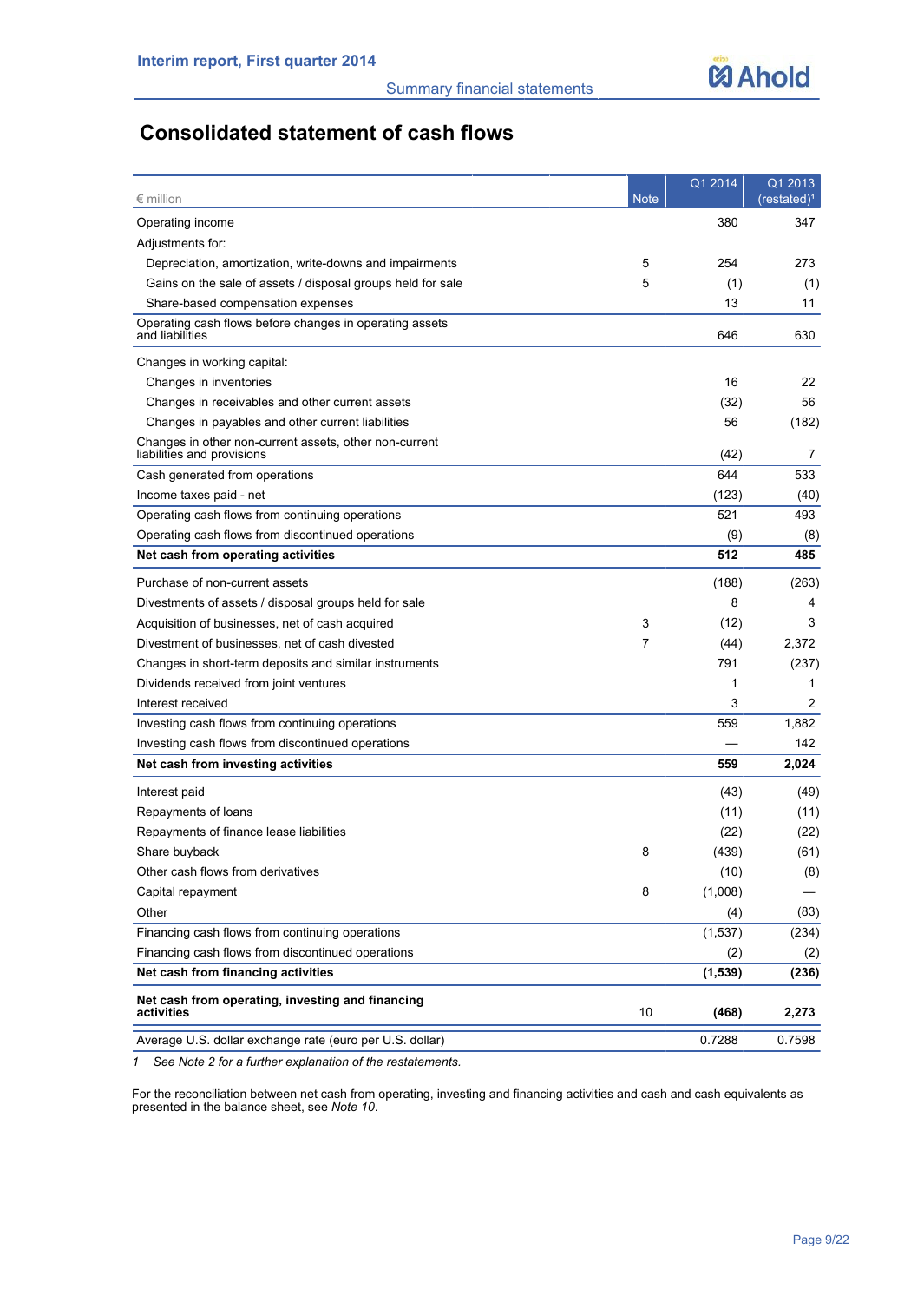# **Notes to the consolidated summary financial statements**

# **1. The Company and its operations**

The principal activity of Koninklijke Ahold N.V. ("Ahold" or the "Company" or "Group" or "Ahold Group"), a public limited liability company with its registered seat and head office in Zaandam, the Netherlands, is the operation of retail food stores in the United States and Europe through subsidiaries and joint ventures.

The information in these condensed consolidated interim financial statements ("financial statements") is unaudited.

# **2. Accounting policies**

# *Basis of preparation*

These financial statements have been prepared in accordance with IAS 34 "Interim Financial Reporting." The accounting policies applied in these financial statements are consistent with those applied in Ahold's 2013 consolidated financial statements, except for the new standards and amendments to existing standards effective for 2014, as described further below.

Ahold's reporting calendar is based on 13 periods of four weeks, with 2014 and 2013 each comprising 52 weeks. The first quarters of 2014 and 2013 are each comprised of 16 weeks.

## *Changes in presentation*

In Q4 2013, Ahold's investment in Slovakia met the criteria to be classified as a discontinued operation and, accordingly, €3 million that was previously reported in Q1 2013 as loss from continuing operations has been reclassified to loss from discontinued operations.

The restatements to Ahold's 2013 comparative amounts for the changes in presentation are as follows:

| $\epsilon$ million                                | Q1 2013<br>as reported | Changes in<br>presentation | Q1 2013<br>as restated |
|---------------------------------------------------|------------------------|----------------------------|------------------------|
| Net sales                                         | 10,117                 | (43)                       | 10,074                 |
| Cost of sales                                     | (7, 418)               | 33                         | (7, 385)               |
| <b>Gross profit</b>                               | 2,699                  | (10)                       | 2,689                  |
| Selling expenses                                  | (1,959)                | 11                         | (1,948)                |
| General and administrative expenses               | (395)                  | 1                          | (394)                  |
| Total operating expenses                          | (2,354)                | 12                         | (2, 342)               |
| <b>Operating income</b>                           | 345                    | $\overline{2}$             | 347                    |
| Interest income                                   | $\overline{c}$         |                            | 2                      |
| Interest expense                                  | (70)                   | 1                          | (69)                   |
| Interest expense on defined benefit pension plans | (8)                    |                            | (8)                    |
| Other financial expenses                          | (19)                   |                            | (19)                   |
| Net financial expenses                            | (95)                   | 1                          | (94)                   |
| Income before income taxes                        | 250                    | 3                          | 253                    |
| Income taxes                                      | (44)                   |                            | (44)                   |
| Share in income of joint ventures                 | 2                      |                            | 2                      |
| Income from continuing operations                 | 208                    | 3                          | 211                    |
| Income (loss) from discontinued operations        | 1,743                  | (3)                        | 1,740                  |
| Net income attributable to common shareholders    | 1,951                  |                            | 1,951                  |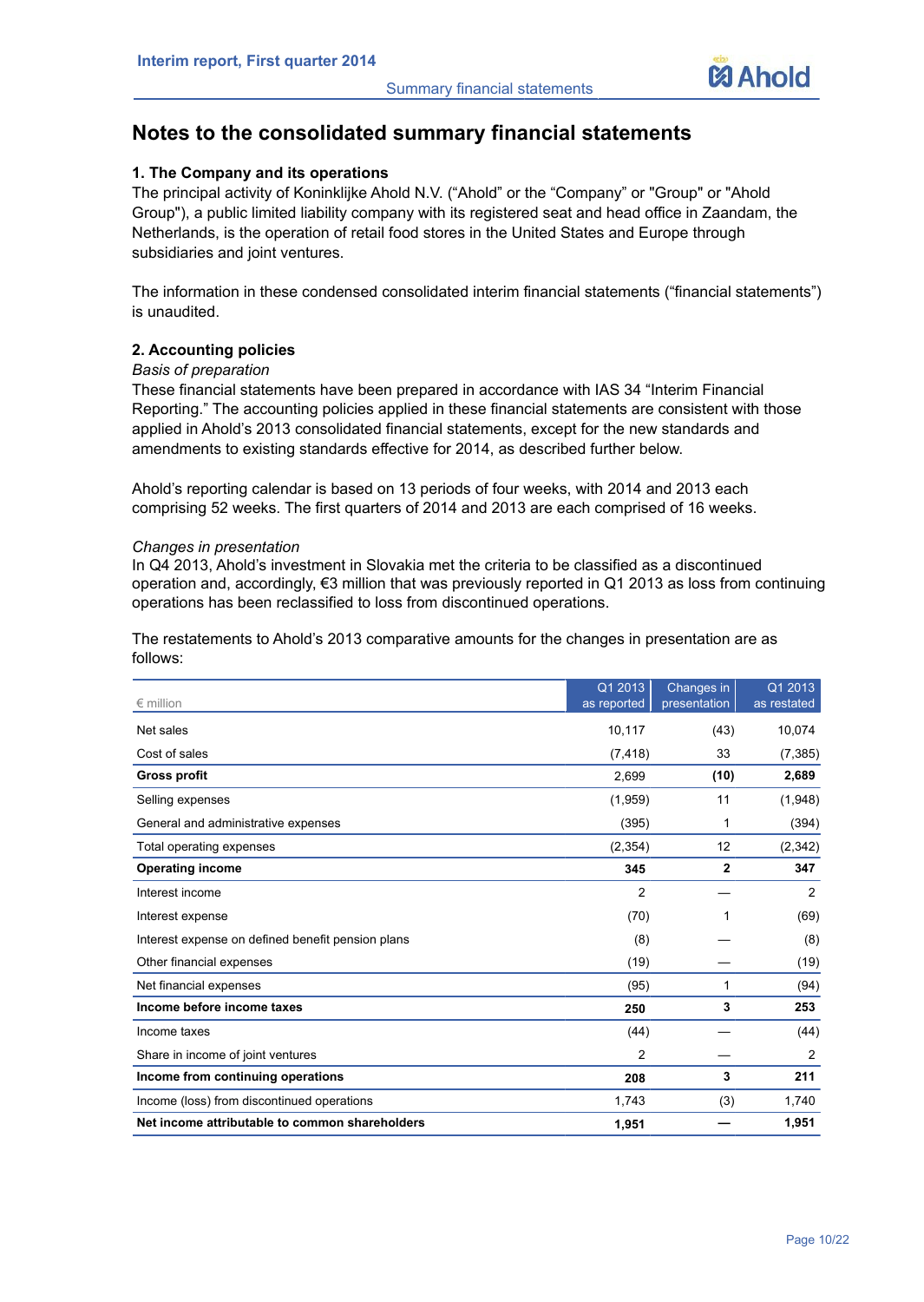# Summary financial statements



| $\epsilon$ million                                                      | Q1 2013<br>as reported | Changes in<br>presentation | Q1 2013<br>as restated |
|-------------------------------------------------------------------------|------------------------|----------------------------|------------------------|
| Consolidated statement of cash flow line items                          |                        |                            |                        |
| Operating income                                                        | 345                    | 2                          | 347                    |
| Depreciation, amortization, write-downs and impairments                 | 274                    | (1)                        | 273                    |
| Operating cash flows before changes in operating assets and liabilities | 629                    |                            | 630                    |
| Changes in payables and other current liabilities                       | (186)                  | 4                          | (182)                  |
| Cash generated from operations                                          | 528                    | 5                          | 533                    |
| Operating cash flows from continuing operations                         | 488                    | 5                          | 493                    |
| Operating cash flows from discontinued operations                       | (3)                    | (5)                        | (8)                    |
| Interest paid                                                           | (50)                   |                            | (49)                   |
| Financing cash flows from continuing operations                         | (235)                  | 1                          | (234)                  |
| Financing cash flows from discontinued operations                       | (1)                    | (1)                        | (2)                    |

# *New and revised IFRSs effective in 2014*

## *Investment Entities (Amendments to IFRS 10, IFRS 12 and IAS 27)*

These amendments provide an exception to the consolidation requirement for entities that meet the definition of an investment entity under IFRS 10 Consolidated Financial Statements. The exception to consolidation requires investment entities to account for subsidiaries at fair value through profit or loss. These amendments have no impact on the Group, since none of the entities in the Group qualifies to be an investment entity under IFRS 10.

# *Offsetting Financial Assets and Financial Liabilities - Amendments to IAS 32*

These amendments clarify the meaning of "currently has a legally enforceable right to set-off" and the criteria for non-simultaneous settlement mechanisms of clearing houses to qualify for offsetting. These amendments have no impact on the Group.

*Novation of Derivatives and Continuation of Hedge Accounting - Amendments to IAS 39* These amendments provide relief from discontinuing hedge accounting when novation of a derivative designated as a hedging instrument meets certain criteria. These amendments have no impact on the Group as the Group has not novated its derivatives during the current or prior periods.

# *Recoverable Amount Disclosures for Non-Financial Assets - Amendments to IAS 36*

These amendments remove the unintended consequences of IFRS 13 Fair Value Measurement on the disclosures required under IAS 36 Impairment of Assets. In addition, these amendments require disclosure of the recoverable amounts for the assets or cash-generating units (CGUs) for which an impairment loss has been recognized or reversed during the period. The Group early adopted these disclosure requirements in the annual consolidated financial statements for the year ended December 29, 2013.

# *IFRIC 21 Levies*

IFRIC 21 is effective for annual periods beginning on or after January 1, 2014, subject to EU endorsement, and is applied retrospectively. It is applicable to all levies imposed by governments under legislation, other than outflows that are within the scope of other standards (e.g., IAS 12 Income Taxes) and fines or other penalties for breaches of legislation. The interpretation clarifies that an entity recognizes a liability for a levy no earlier than when the activity that triggers payment, as identified by the relevant legislation, occurs. It also clarifies that a levy liability is accrued progressively only if the activity that triggers payment occurs over a period of time, in accordance with the relevant legislation. For a levy that is triggered upon reaching a minimum threshold, no liability is recognized before the specified minimum threshold is reached. The interpretation requires these same principles to be applied in interim financial statements. The Company has yet to assess the full impact of IFRIC 21 but does not expect a significant impact on the future consolidated financial statements of the Group.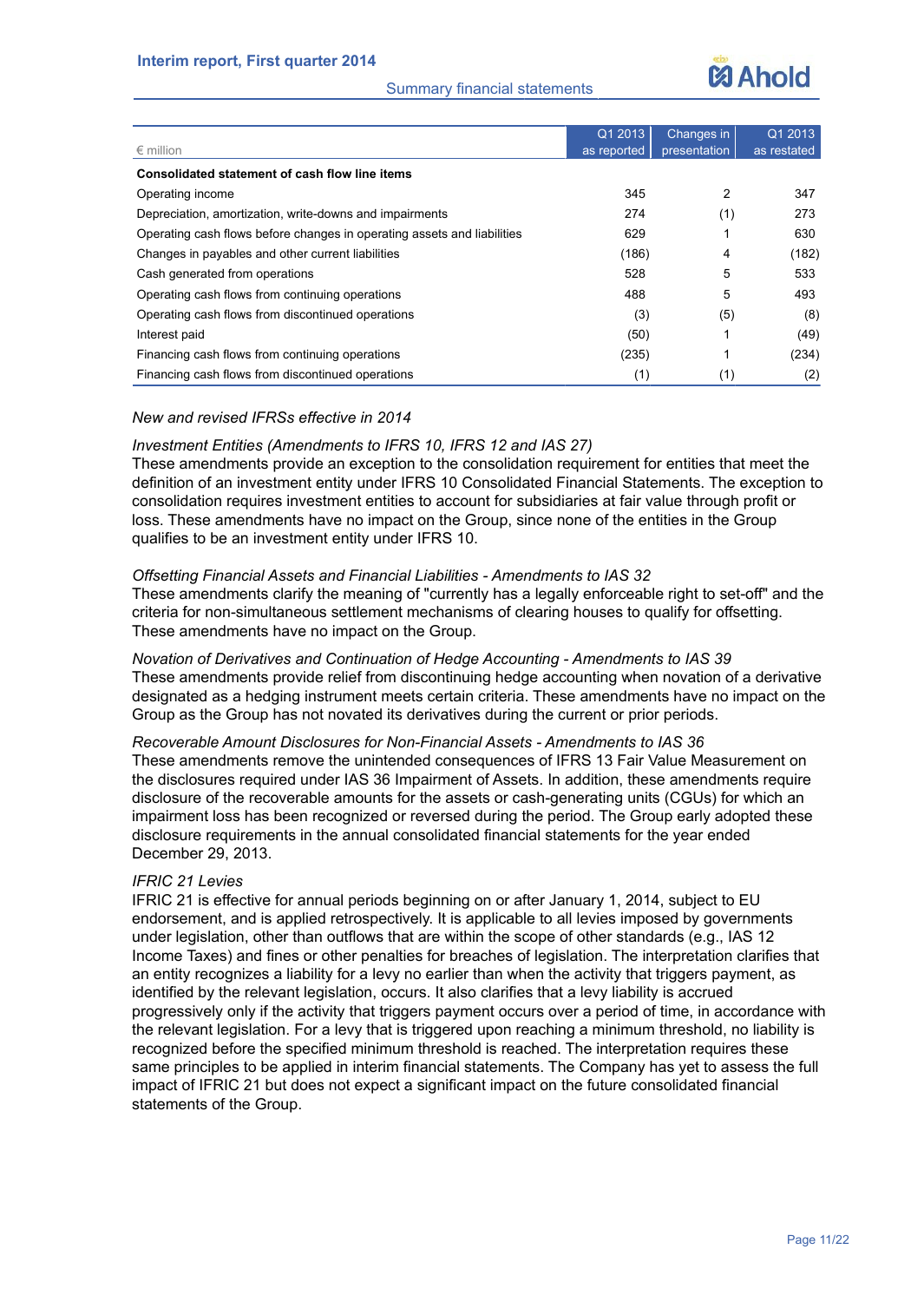# **3. Business combinations**

On August 14, 2012, Ahold announced that its Albert Heijn division had completed the acquisition of 78 C1000 and four Jumbo stores from Jumbo for €290 million in cash, with €265 million paid by April 20, 2014 (2014: €1 million, 2013: credit €1 million and 2012: €265 million) and the remaining to be settled as agreements are reached with the franchisees. During the first quarter of this year, Ahold reached agreement with seven franchisees and 6 stores were converted and opened under the Albert Heijn banner (45 stores converted in total). The remaining 37 franchisee-owned stores are to be converted to the Albert Heijn banner over a period of time, in close cooperation with the entrepreneurs. Goodwill recognized in the amount of €155 million on April 20, 2014 (2014: €26 million, 2013: €76 million and 2012: €53 million), which will not be deductible for tax purposes, represents expected synergies from the combination of operations, as well as the ability to expand Ahold's geographic reach. The amounts recognized in the financial statements for the stores converted less than 12 months ago were determined on a provisional basis.

The 45 individual stores that were converted to the Albert Heijn banner have contributed €78 million to Q1 2014 net sales (Q1 2013: €31 million and 18 individual stores) and an insignificant amount to net income.

#### *Other acquisitions*

Ahold completed several other minor store acquisitions in the Netherlands for a total purchase consideration of €11 million.

The allocation of the fair value of the net assets acquired and the goodwill arising from the acquisitions during 2014 is as follows:

| $\epsilon$ million                   | Jumbo | Other | Total |
|--------------------------------------|-------|-------|-------|
| Goodwill                             | 26    |       | 37    |
| Reversal of other intangible assets  | (25)  |       | (25)  |
| Acquisition of business, net of cash |       |       | 12    |

A reconciliation of Ahold's goodwill balance, which is presented within intangible assets, is as follows:

| $\epsilon$ million                         | Goodwill |
|--------------------------------------------|----------|
| As of December 29, 2013                    |          |
| At cost                                    | 841      |
| Accumulated impairment losses              | (4)      |
| Opening carrying amount                    | 837      |
| Acquisitions through business combinations | 37       |
| Impairment losses                          | (1)      |
| Exchange rate differences                  | (2)      |
| <b>Closing carrying amount</b>             | 871      |
| As of April 20, 2014                       |          |
| At cost                                    | 876      |
| Accumulated impairment losses              | (5)      |
| <b>Carrying amount</b>                     | 871      |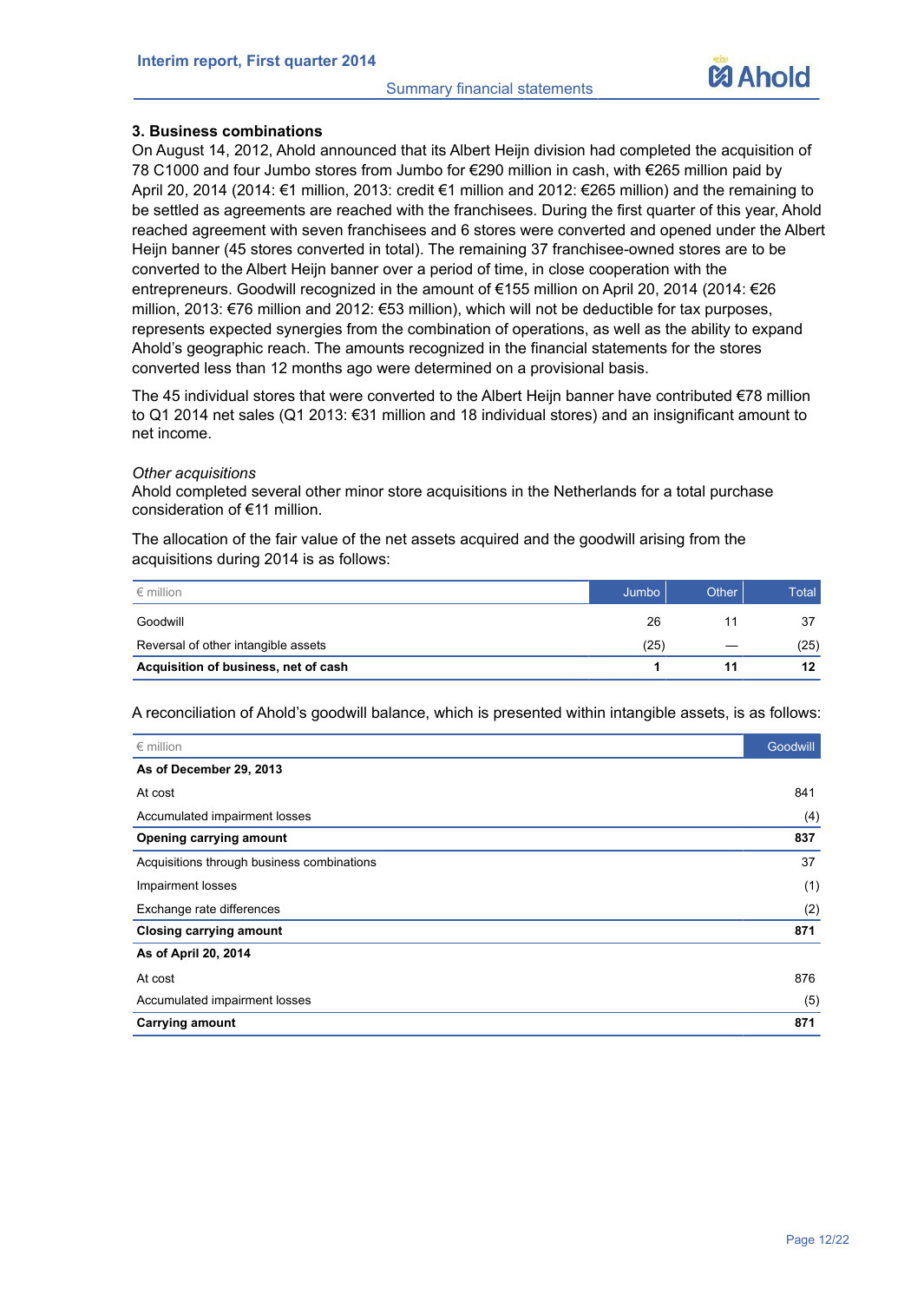

# **4. Segment reporting**

Ahold's retail operations are presented in three reportable segments. In addition, Other retail, consisting of Ahold's unconsolidated joint venture JMR, and Ahold's Corporate Center are presented separately.

| Reportable segment | Included in the Reportable segment                                                                              |
|--------------------|-----------------------------------------------------------------------------------------------------------------|
| Ahold USA          | Stop & Shop New England, Stop & Shop New York Metro, Giant Landover, Giant<br>Carlisle and Peapod               |
| The Netherlands    | Albert Heijn, Albert Heijn Belgium, Albert Heijn Germany, Etos, Gall & Gall, bol.com and<br>Albert Heijn Online |
| Czech Republic     | Albert                                                                                                          |
|                    |                                                                                                                 |
| <b>Other</b>       | Included in Other                                                                                               |
| Other retail       | Unconsolidated joint venture JMR (49%)                                                                          |
| Corporate Center   | Corporate Center staff (the Netherlands, Switzerland and the United States)                                     |

# **Net sales**

Net sales per segment are as follows:

|                                                                | Q1 2014 | Q1 2013<br>$(rested)^1$ |
|----------------------------------------------------------------|---------|-------------------------|
| \$ million                                                     |         |                         |
| Ahold USA                                                      | 8,040   | 8,068                   |
| Average U.S. dollar exchange rate<br>(euro per U.S. dollar)    | 0.7288  | 0.7598                  |
| CZK million                                                    |         |                         |
| <b>Czech Republic</b>                                          | 11,386  | 11,252                  |
| Average Czech Crown exchange rate<br>(euro per Czech Crown)    | 0.03645 | 0.03908                 |
| $\epsilon$ million                                             |         |                         |
| Ahold USA                                                      | 5,859   | 6,129                   |
| The Netherlands                                                | 3,547   | 3,506                   |
| <b>Czech Republic</b>                                          | 415     | 439                     |
| <b>Ahold Group</b>                                             | 9,821   | 10,074                  |
| See Note 2 for a further explanation of the restatements.<br>1 |         |                         |

# **Operating income**

Operating income (loss) per segment is as follows:

|                                                                         | Q1 2014 | Q1 2013<br>$(resated)^1$ |
|-------------------------------------------------------------------------|---------|--------------------------|
| \$ million                                                              |         |                          |
| Ahold USA                                                               | 307     | 231                      |
| CZK million                                                             |         |                          |
| Czech Republic                                                          | 238     | 175                      |
| $\epsilon$ million                                                      |         |                          |
| Ahold USA                                                               | 224     | 173                      |
| The Netherlands                                                         | 175     | 187                      |
| Czech Republic                                                          | 9       | $\overline{7}$           |
| Corporate Center                                                        | (28)    | (20)                     |
| <b>Ahold Group</b>                                                      | 380     | 347                      |
| $\sim$ $\sim$ $\sim$ $\sim$<br>$\sim$ $\sim$<br>$\sim$ $\sim$<br>$\sim$ |         |                          |

*1 See Note 2 for a further explanation of the restatements.*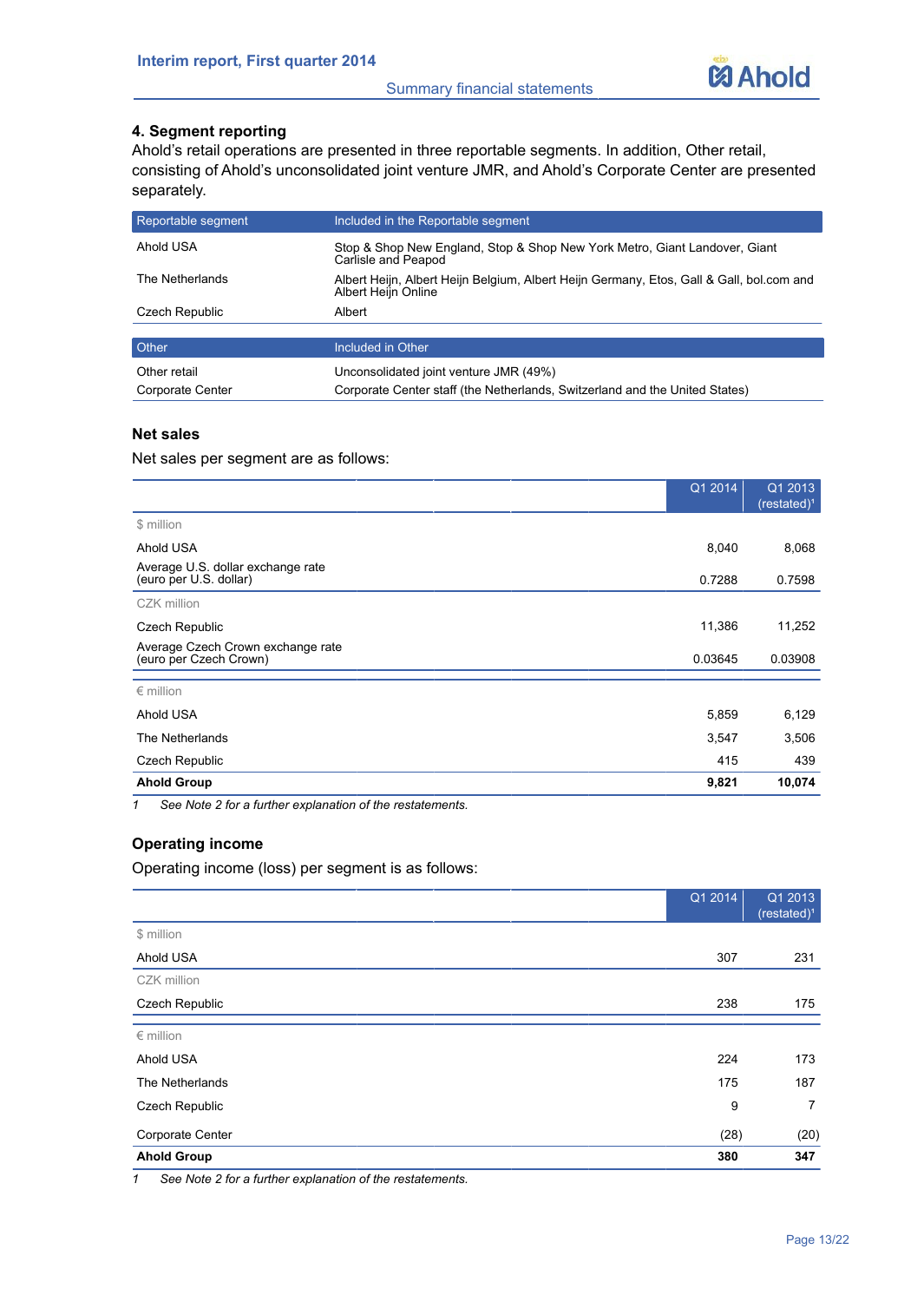

# **5. Expenses by nature**

The aggregate of cost of sales and operating expenses is specified by nature as follows:

| $\epsilon$ million                    | Q1 2014 | Q1 2013<br>(restated) <sup>1</sup> |
|---------------------------------------|---------|------------------------------------|
| Cost of product                       | 6,877   | 7,071                              |
| Labor costs                           | 1,413   | 1,507                              |
| Other operational expenses            | 743     | 717                                |
| Depreciation and amortization         | 250     | 255                                |
| Rent expenses and income - net        | 155     | 160                                |
| Impairment losses and reversals - net | 4       | 18                                 |
| Gains on the sale of assets - net     | (1)     | (1)                                |
| <b>Total</b>                          | 9,441   | 9,727                              |

*1 See Note 2 for a further explanation of the restatements.*

## **6. Income taxes**

The increase in income tax is mainly the result of higher taxable income for Q1 2014. In Q1 2013, income taxes included €12 million of one-time tax benefits, mainly arising from a ruling on an uncertain tax position.

# **7. Assets and liabilities held for sale and discontinued operations**

Income from discontinued operations is specified as follows:

| $\epsilon$ million                                                 | Q1 2014 | Q1 2013<br>(restated) <sup>1</sup> |
|--------------------------------------------------------------------|---------|------------------------------------|
| Slovakia                                                           | (2)     | (3)                                |
| <b>ICA</b>                                                         |         | 137                                |
| Other <sup>2</sup>                                                 | (2)     |                                    |
| Operating results from discontinued operations <sup>3</sup>        | (4)     | 134                                |
|                                                                    |         |                                    |
| US Foodservice <sup>5</sup>                                        | (180)   | (3)                                |
| Slovakia                                                           | (1)     |                                    |
| <b>ICA</b>                                                         |         | 1,611                              |
| Other $2$                                                          |         | (2)                                |
| Results on divestments of discontinued operations <sup>4</sup>     | (181)   | 1,606                              |
| Income (loss) from discontinued operations, net of income<br>taxes | (185)   | 1,740                              |

*1 See Note 2 for a further explanation of the restatements.*

*2 Includes adjustments to the result on various discontinued operations and past divestments.*

*3 Operating results from discontinued operations are after net income tax benefits of €2 million and nil for the first quarter of 2014 and 2013, respectively.*

*4 Results on divestments are after net income tax benefits of €39 million and €2 million for the first quarter of 2014 and 2013, respectively.*

*5 Q1 2014 comprises legal costs of €3 million and a settlement provision of €177 million. See Note 13 for a further explanation.*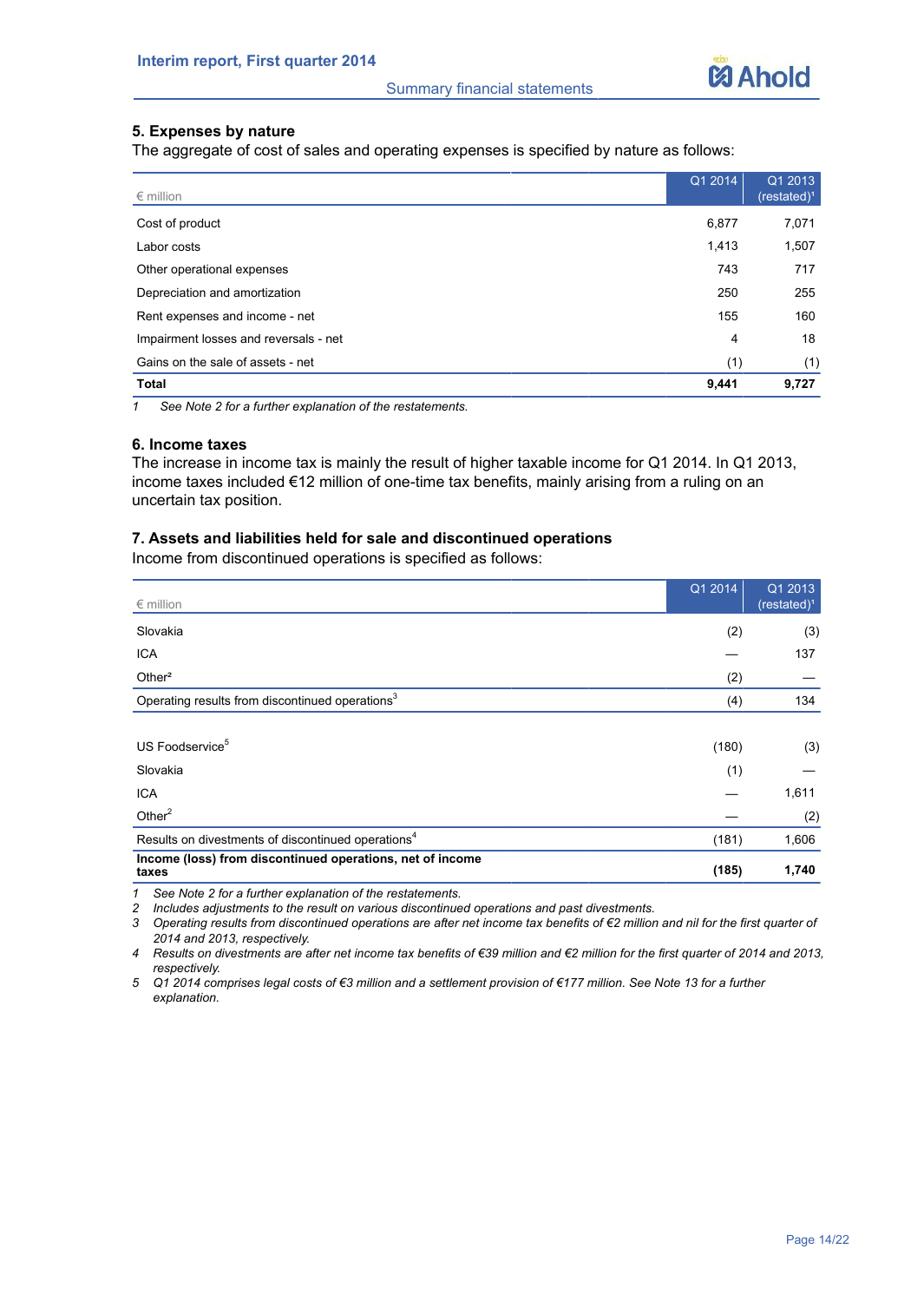

On November 14, 2013, it was announced that Ahold had reached an agreement with Condorum regarding the sale of Ahold's Slovakian business. On April 15, 2014, it was announced that the transaction was completed. Upon the divestment in the first quarter of 2014, Ahold recorded a loss of €2 million, offset by a net tax benefit of €1 million as presented below:

| $\epsilon$ million                       |                 |
|------------------------------------------|-----------------|
| Proceeds net of cost to sell             | (34)            |
| Net liabilities divested                 | 21              |
| Use of provision on loss on divestment   | 12 <sup>2</sup> |
| Recognition of financial guarantee       | (1)             |
| Result on divestment before income taxes | (2)             |
| Income taxes                             |                 |
| <b>Result on divestment of Slovakia</b>  | (1)             |

The cash flows from divestment of businesses as presented in the cash flow statement are as follows:

| $\epsilon$ million                               | Q1 2014 | Q1 2013 |
|--------------------------------------------------|---------|---------|
| Proceeds from divestment of Slovakia             | (34)    |         |
| Proceeds from divestment of ICA                  |         | 2,377   |
| Net cash flows related to other past divestments | (5)     | (5)     |
| Divestment of business                           | (39)    | 2,372   |
| Cash divested                                    | (5)     |         |
| Divestment of businesses, net of cash divested   | (44)    | 2,372   |

# **8. Equity attributable to common shareholders**

# *Dividend on common shares*

On April 16, 2014, the General Meeting of Shareholders approved the dividend over 2013 of €0.47 per common share (€414 million in the aggregate). This dividend was included as a liability on the balance sheet as of April 20, 2014, and was paid on May 2, 2014.

# *Share buyback*

On February 28, 2013, Ahold announced its decision to return €500 million to its shareholders by way of a share buyback program, to be completed over a 12-month period. Subsequently, on June 4, 2013, Ahold announced an extension to this program of an additional €1.5 billion, for a total share buyback of €2 billion, expected to be completed by the end of 2014. Under this program, 33,351,457 of the Company's own shares were repurchased and delivered in the first quarter of 2014 (2013: 61,008,851). Shares were repurchased at an average price of €13.18 per share for a total amount of €439 million (2013: average price €12.58 for a total amount of €768 million).

#### *Capital repayment and reverse stock split*

On January 21, 2014, a capital repayment and reverse stock split was approved at an Extraordinary General Meeting of Shareholders. On March 28, 2014, the reverse stock split became effective. Every 13 existing shares with a nominal value of  $\epsilon$ 0.30 each were consolidated into 12 new shares with a nominal value of €0.01 each. The capital repayment of €1.14 per remaining share, €1,007 million in the aggregate (excluding transaction costs), took place on April 3, 2014. The capital reduction attributable to treasury shares, €109 million in the aggregate, is reported in Other reserves.

The number of outstanding common shares as of April 20, 2014, was 881,439,904 (December 29, 2013: 982,493,067).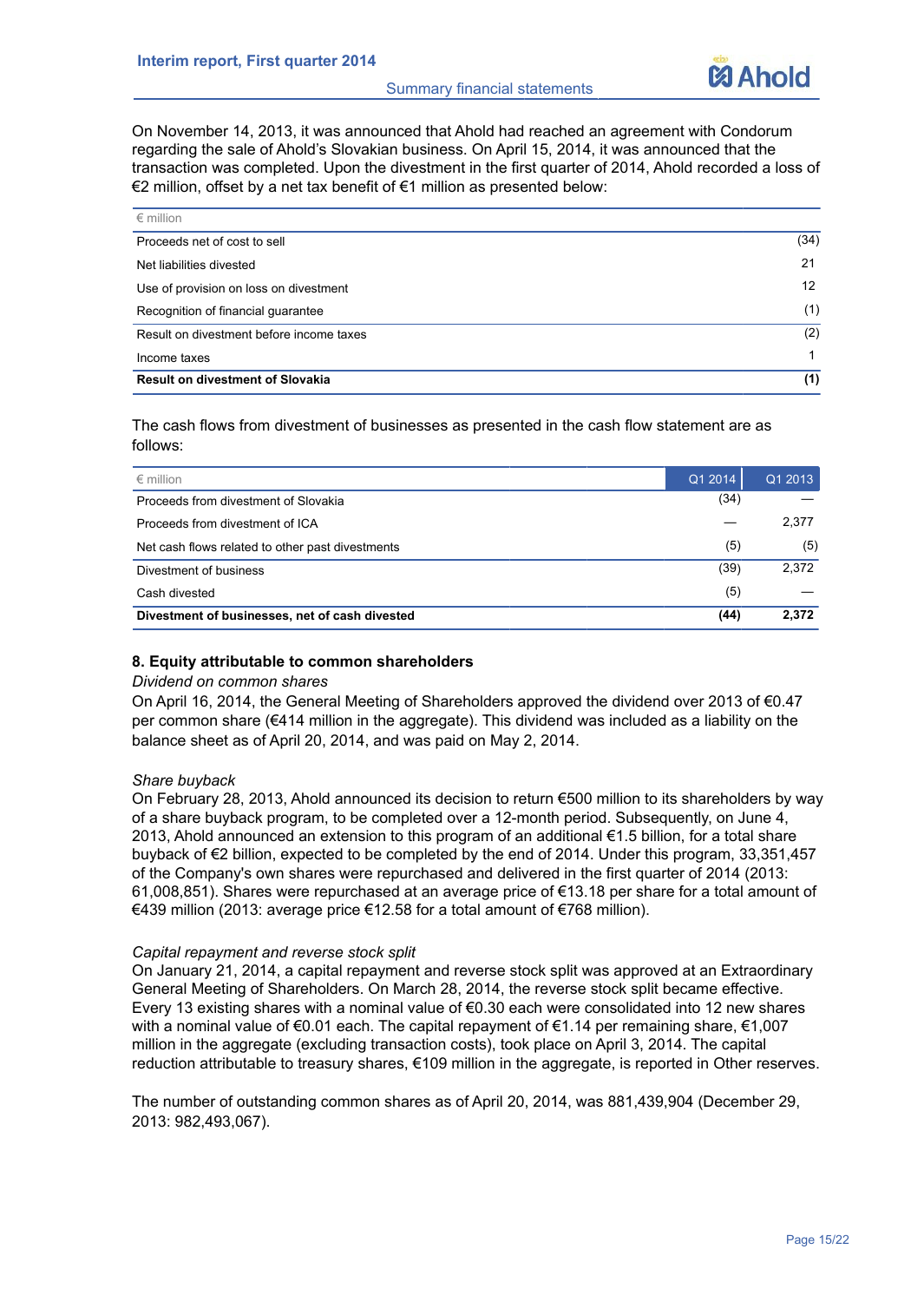

# **9. Cumulative preferred financing shares**

On January 21, 2014, a reduction in the nominal value of the cumulative preferred financing shares (from €0.30 to €0.01) was approved at an Extraordinary General Meeting of Shareholders. The amount related to this reduction has not been paid back in cash to the holders of these shares, but has been added to the additional paid-in capital.

The reduction in nominal value per share resulted in a decrease in the total nominal value of the issued cumulative preferred financing shares of €78 million to €3 million and a decrease of the total nominal value of the authorized cumulative preferred financing shares of €138 million to €5 million.

The paid-in capital for the issued cumulative preferred financing shares decreased by €78 million from €81 million to €3 million and the additional paid-in capital related to the cumulative preferred financing shares increased by €78 million from €416 million to €494 million. The aggregate of the paid-in capital for issued cumulative preferred financing shares and the related additional paid-in capital remained unchanged at €497 million. This amount is presented under "other non-current financial liabilities" in the consolidated balance sheet as these cumulative preferred financing shares are considered debt under IFRS.

# **10. Cash flow**

The following table presents the reconciliation between the statement of cash flows and the cash and cash equivalents as presented on the balance sheet:

| $\epsilon$ million                                                                                                                                              | Q1 2014 | Q1 2013 |
|-----------------------------------------------------------------------------------------------------------------------------------------------------------------|---------|---------|
| Cash and cash equivalents at the beginning of the year                                                                                                          | 2.496   | 1.886   |
| Restricted cash                                                                                                                                                 | (4)     | (22)    |
| Cash and cash equivalents related to discontinued operations                                                                                                    | 5       |         |
| Cash and cash equivalents at the beginning of the year, excluding restricted cash and including<br>cash and cash equivalents related to discontinued operations | 2.497   | 1.864   |
| Net cash from operating, investing and financing activities                                                                                                     | (468)   | 2,273   |
| Effect of exchange rate differences on cash and cash equivalents                                                                                                | (5)     | 11      |
| Restricted cash                                                                                                                                                 | 4       | 22      |
| Cash and cash equivalents of continuing operations at the end of quarter                                                                                        | 2.028   | 4.170   |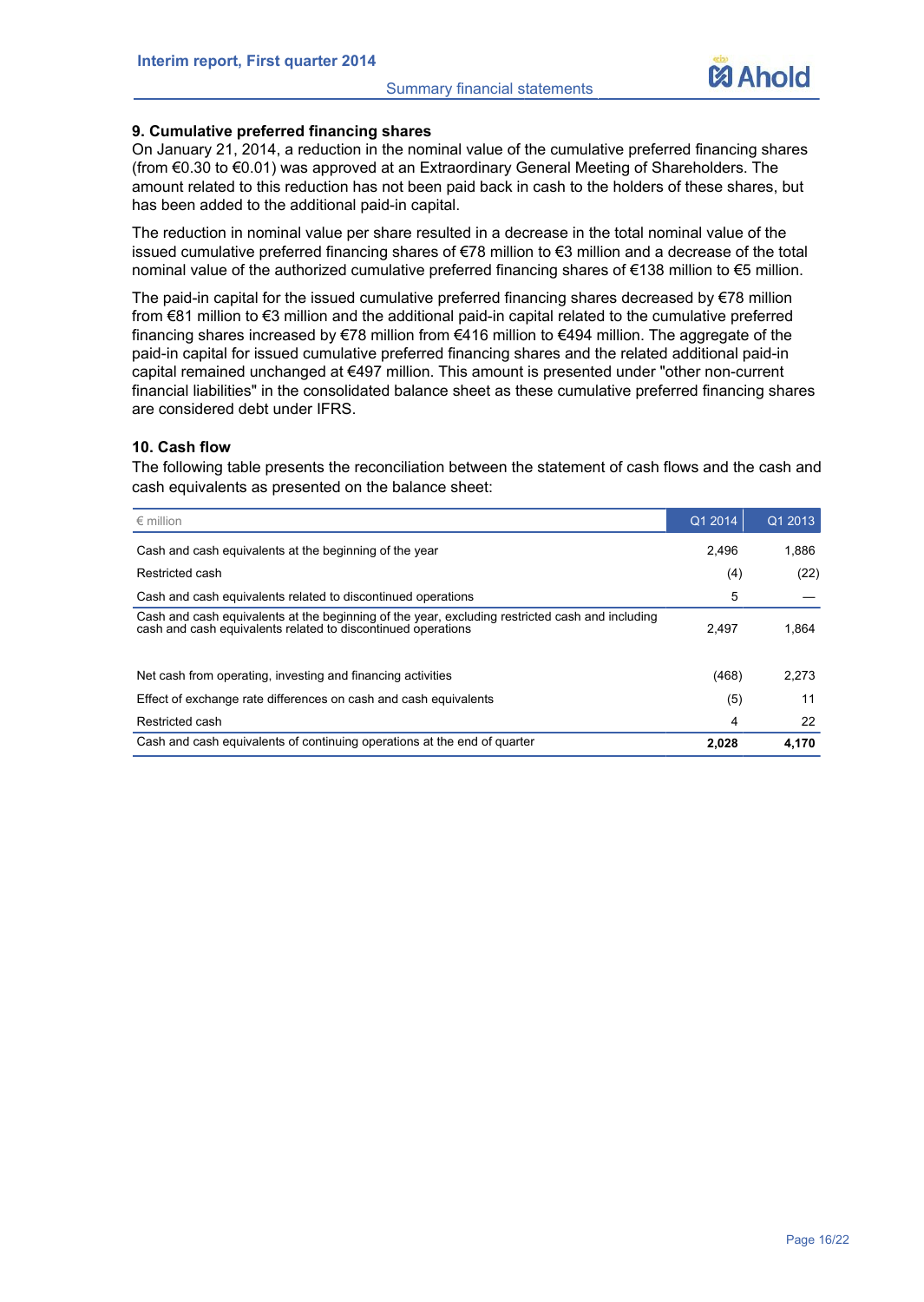

# **11. Financial instruments**

## *Fair values of financial instruments*

The following table presents the fair values of financial instruments, based on Ahold's categories of financial instruments, including current portions, compared to the carrying amounts at which these instruments are included on the balance sheet:

|                                             | April 20, 2014     |               | December 29, 2013  |               |
|---------------------------------------------|--------------------|---------------|--------------------|---------------|
| $\epsilon$ million                          | Carrying<br>amount | Fair<br>value | Carrying<br>amount | Fair<br>value |
| Loans receivable                            | 37                 | 44            | 37                 | 44            |
| Accounts receivable                         | 622                | 622           | 666                | 666           |
| Reinsurance assets                          | 145                | 145           | 136                | 136           |
| Total loans and receivables                 | 804                | 811           | 839                | 846           |
| Cash and cash equivalents                   | 2,028              | 2,028         | 2,496              | 2,496         |
| Short-term deposits and similar instruments | 674                | 674           | 1,467              | 1,467         |
| Derivatives                                 | 283                | 283           | 284                | 284           |
| Available for sale                          | 4                  | 4             | $\overline{4}$     | 4             |
| <b>Total financial assets</b>               | 3,793              | 3,800         | 5,090              | 5,097         |

| April 20, 2014                                 |                    |               | December 29, 2013  |               |  |
|------------------------------------------------|--------------------|---------------|--------------------|---------------|--|
| $\epsilon$ million                             | Carrying<br>amount | Fair<br>value | Carrying<br>amount | Fair<br>value |  |
| <b>Notes</b>                                   | (971)              | (1, 196)      | (970)              | (1, 169)      |  |
| Other loans                                    | (4)                | (4)           | (3)                | (4)           |  |
| Financing obligations                          | (340)              | (348)         | (346)              | (356)         |  |
| Mortgages payable                              | (10)               | (11)          | (10)               | (12)          |  |
| Finance lease liabilities                      | (1, 114)           | (1,438)       | (1, 143)           | (1, 468)      |  |
| Cumulative pref financing shares               | (497)              | (543)         | (497)              | (539)         |  |
| Dividend cumulative preferred financing shares | (30)               | (30)          | (24)               | (24)          |  |
| Accounts payable                               | (2,341)            | (2,341)       | (2,387)            | (2, 387)      |  |
| Short-term borrowings                          | (47)               | (47)          | (52)               | (52)          |  |
| Dividend common stock                          | (414)              | (414)         |                    |               |  |
| Interest payable                               | (18)               | (18)          | (24)               | (24)          |  |
| Reinsurance liabilities                        | (162)              | (162)         | (152)              | (152)         |  |
| Other                                          | (43)               | (49)          | (48)               | (54)          |  |
| Total financial liabilities at amortized cost  | (5,991)            | (6,601)       | (5,656)            | (6, 241)      |  |
| Derivatives                                    | (197)              | (197)         | (182)              | (182)         |  |
| <b>Total financial liabilities</b>             | (6, 188)           | (6, 798)      | (5,838)            | (6, 423)      |  |

# *Financial assets and liabilities measured at fair value on the balance sheet*

Of Ahold's categories of financial instruments, only derivatives, assets available for sale and reinsurance assets (liabilities) are measured and recognized on the balance sheet at fair value. These fair value measurements are categorized within Level 2 of the fair value hierarchy. The Company uses inputs other than quoted prices that are observable for the asset or liability, either directly (i.e., as prices) or indirectly (i.e., derived from prices). The fair value of derivative instruments is measured by using either a market or income approach (mainly present value techniques). Foreign currency forward contracts are measured using quoted forward exchange rates and yield curves derived from quoted interest rates that match the maturity of the contracts. Interest rate swaps are measured at the present value of expected future cash flows. Expected future cash flows are discounted by using the applicable yield curves derived from quoted interest rates.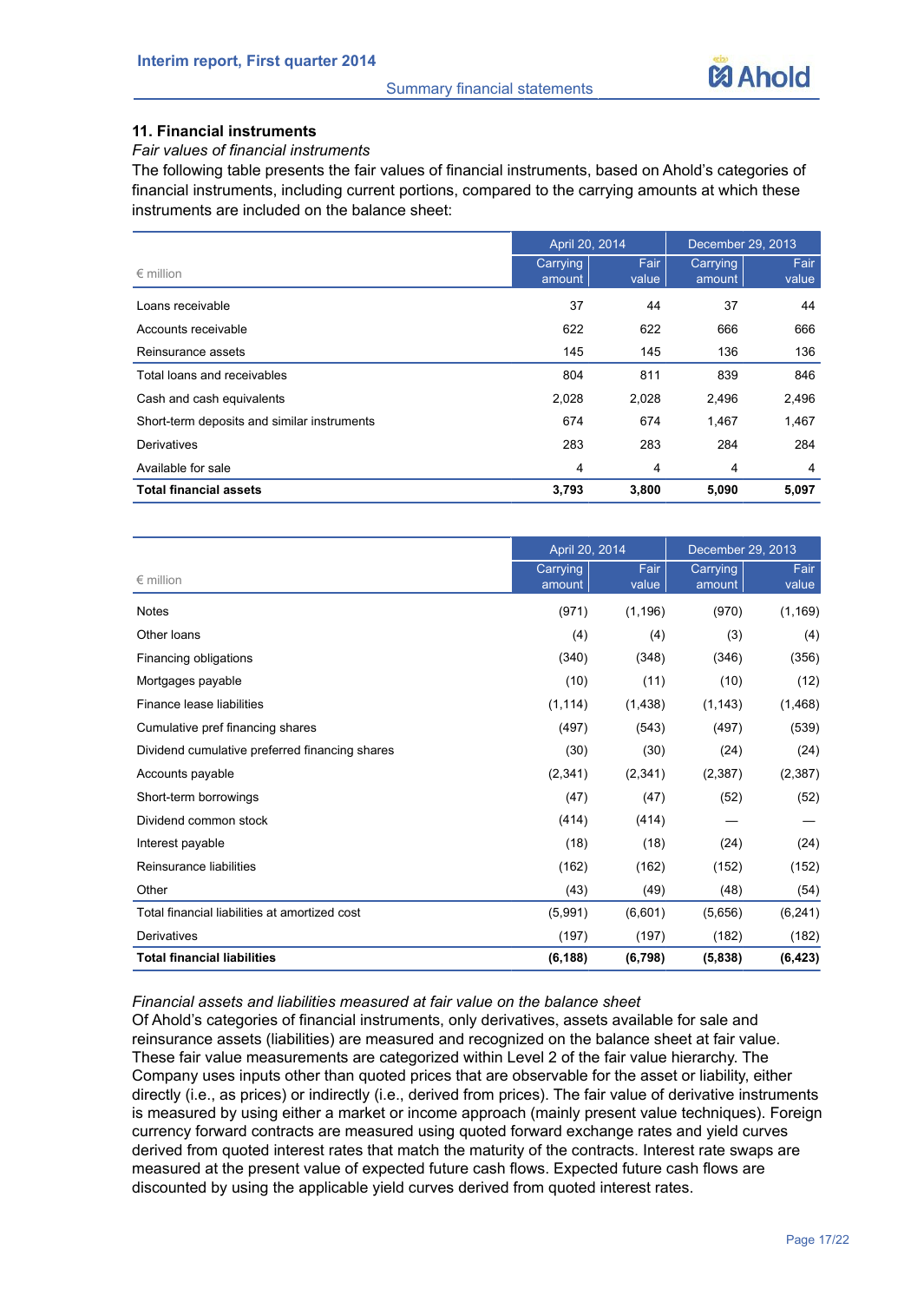

The valuation of Ahold's derivatives instruments is adjusted for the credit risk of the counterparty (counterparty credit risk) and of the reporting entity (own credit risk) in accordance with IFRS13. The valuation adjustment for counterparty credit risk requires a Credit Valuation Adjustment ("CVA") and a Debit Valuation Adjustment ("DVA") for an adjustment to own credit risk. The CVA / DVA calculations have been added to the risk-free fair value of Ahold's interest and cross-currency swaps. The valuation technique for the CVA / DVA calculation is based on relevant observable market inputs.

The carrying amount of receivables, cash and cash equivalents, accounts payable, short-term deposits and similar instruments, and other current financial assets and liabilities approximate their fair values because of the short-term nature of these instruments and, for receivables, because of the fact that any recoverability loss is reflected in an impairment loss. The fair values of quoted borrowings are based on year-end ask-market quoted prices. The fair value of other non-derivative financial assets and liabilities that are not traded in an active market are estimated using discounted cash flow analyses based on market rates prevailing at year end. The fair value calculation method and the conditions for redemption and conversion of the cumulative preferred financing shares are disclosed in *Note 22* of Ahold's 2013 Annual Report. The accrued interest is included in other current financial liabilities and not in the carrying amounts of non-derivative financial assets and liabilities.

#### **12. Commitments and contingencies**

A comprehensive overview of commitments and contingencies as of December 29, 2013, was included in *Note 34* of Ahold's 2013 consolidated financial statements, which were published as part of Ahold's Annual Report 2013 on March 4, 2014. Except as disclosed below and in *Note 13 Subsequent events*, there have been no significant changes to this overview through Q1 of 2014.

On March 11, 2014, Ahold announced that it had entered into an agreement to acquire SPAR's business in the Czech Republic for an enterprise value of CZK 5,245 million (indicatively €191 million based on the quarter-end CZK exchange rate). With this envisaged transaction, Ahold will acquire 50 stores, of which 36 are compact hypers and 14 are supermarkets. The acquisition will be funded from existing cash resources and is subject to merger clearance.

## **13. Subsequent events**

On May 21, 2014, Ahold announced that it had signed a term sheet agreeing in principle to settle a class action pending in the United States District Court for the District of Connecticut in respect of pricing practices of Ahold's former subsidiary U.S. Foodservice in the period 1998-2005.

Ahold has agreed to make a payment of \$297 million (equivalent to €215 million at the end of Q1 2014) into a settlement fund in return for a release from all claims from all participating class members in relation to these pricing practices.

Ahold indemnified U.S. Foodservice against damages arising out of this class action, referred to in Ahold's annual reports as the "Waterbury litigation," as part of the terms of Ahold's sale of U.S. Foodservice in July 2007 to a consortium of Clayton, Dubilier & Rice and Kohlberg, Kravis Roberts & Co. for a purchase price of \$7.1 billion.

The settlement is subject to approval by the United States District Court for the District of Connecticut, which is anticipated to address the issue in late 2014 or early 2015 and is subject to potential reduction and / or termination based on the compensable sales volume attributable to class members that elect to opt out of the settlement (i.e., do not wish to be bound by the settlement). Upon becoming unconditional the settlement will definitively resolve this potential liability for Ahold.

Ahold recorded a net provision in the amount of €177 million in Q1, 2014 (€215 million net of an estimated tax recovery of €38 million). Ahold will be funding its payment to the settlement fund out of its available cash balances and expects this payment to take place in late 2014 or the beginning of 2015.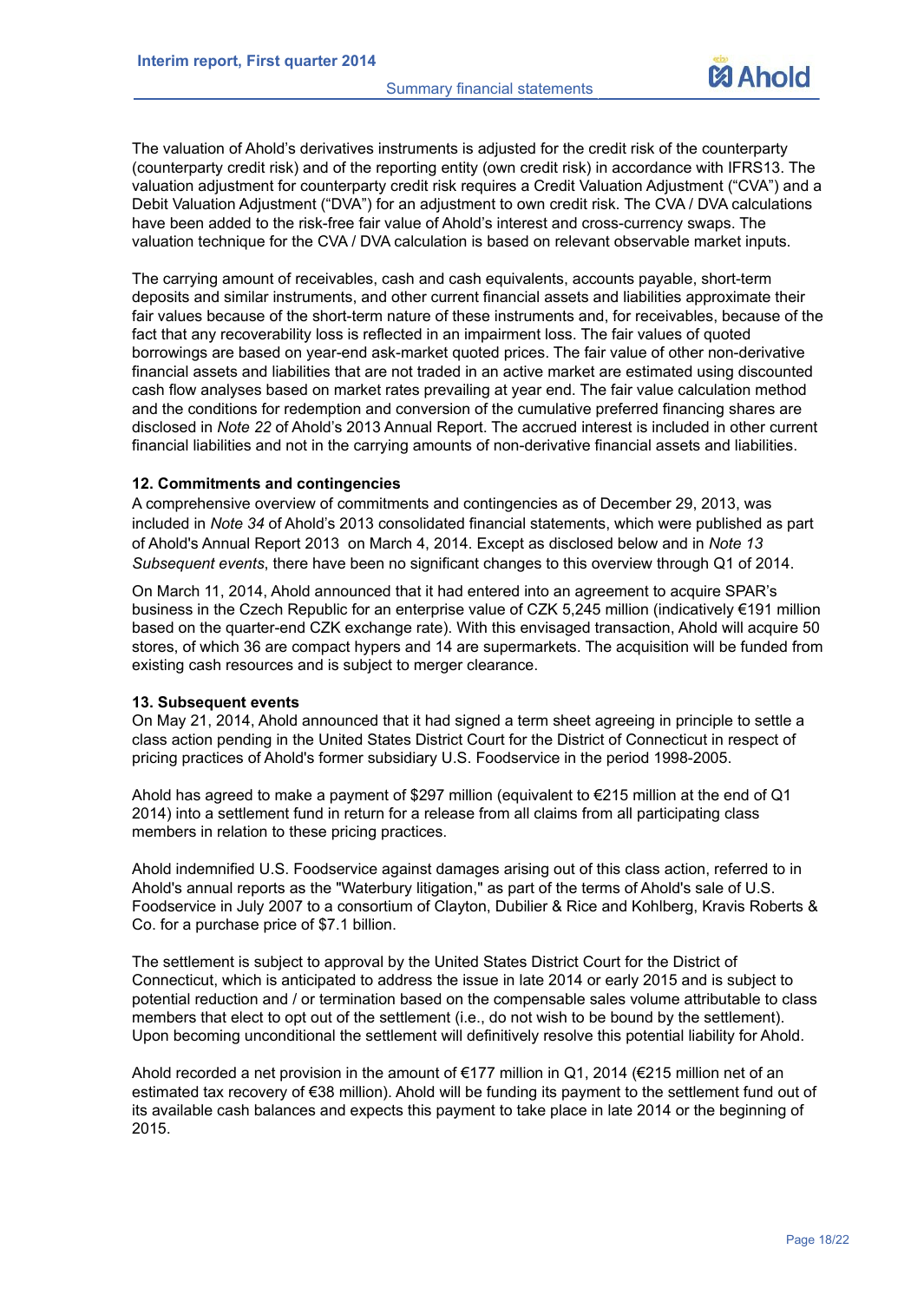

# **Other financial and operating information**

# **Net sales per channel**

| $\epsilon$ million          | Q1 2014 | Q1 2013<br>$(restated)^1$ | % change  | $%$ change<br>constant<br>rates |
|-----------------------------|---------|---------------------------|-----------|---------------------------------|
| Online sales                | 362     | 285                       | 27.0 %    | 29.3 %                          |
| Store sales and other sales | 9.459   | 9.789                     | (3.4)%    | (0.6)%                          |
| <b>Total net sales</b>      | 9,821   | 10.074                    | $(2.5)\%$ | 0.3%                            |

*1 See Note* 2 *for a further explanation of the restatements.* 

# **Underlying operating income<sup>1</sup>**

Underlying operating income per segment is as follows:

| $\epsilon$ million | <b>Underlying</b><br>operating<br>income<br>Q1 2014 | <b>Impairments</b> | Gains<br>(losses) on<br>the sale of<br>assets | Restructuring<br>and related<br>charges | Other | Operating<br>income<br>Q1 2014 |
|--------------------|-----------------------------------------------------|--------------------|-----------------------------------------------|-----------------------------------------|-------|--------------------------------|
| Ahold USA          | 227                                                 | (2)                |                                               | (2)                                     |       | 224                            |
| The Netherlands    | 178                                                 | (2)                |                                               | (1)                                     |       | 175                            |
| Czech Republic     | 9                                                   |                    |                                               |                                         |       | 9                              |
| Corporate Center   | (22)                                                |                    |                                               | (6)                                     |       | (28)                           |
| <b>Ahold Group</b> | 392                                                 | (4)                | 1                                             | (9)                                     |       | 380                            |

*1 Underlying operating income is a non-GAAPmeasure. See section "Use of non-GAAPfinancial measures" for more information on the use of non-GAAP measures.*

# Underlying operating income in local currency for Q1 2014 is \$312 million for Ahold USA and CZK 234 million for Czech Republic.

| $\epsilon$ million | <b>Underlying</b><br>operating<br>income<br>Q1 2013<br>(restated) <sup>1</sup> | Impairments | Gains<br>(losses) on<br>the sale of<br>assets | <b>Restructuring</b><br>and related<br>charges | Other | Operating<br>income<br>Q1 2013<br>$(rested)^1$ |
|--------------------|--------------------------------------------------------------------------------|-------------|-----------------------------------------------|------------------------------------------------|-------|------------------------------------------------|
| Ahold USA          | 247                                                                            | (18)        |                                               |                                                | (56)  | 173                                            |
| The Netherlands    | 186                                                                            |             |                                               |                                                |       | 187                                            |
| Czech Republic     | 7                                                                              |             |                                               |                                                |       |                                                |
| Corporate Center   | (22)                                                                           |             |                                               |                                                | 2     | (20)                                           |
| <b>Ahold Group</b> | 418                                                                            | (18)        |                                               |                                                | (54)  | 347                                            |

*1 See Note 2 for a further explanation of the restatements.*

Underlying operating income in local currency for Q1 2013 is \$328 million for Ahold USA and CZK 170 million for Czech Republic.

The Other balance for Ahold USA of €56 million is the total of a multi-employer plan settlement charge in the amount of €63 million offset by gains on the settlement of annuity charges for a defined benefit pension plan of €7 million.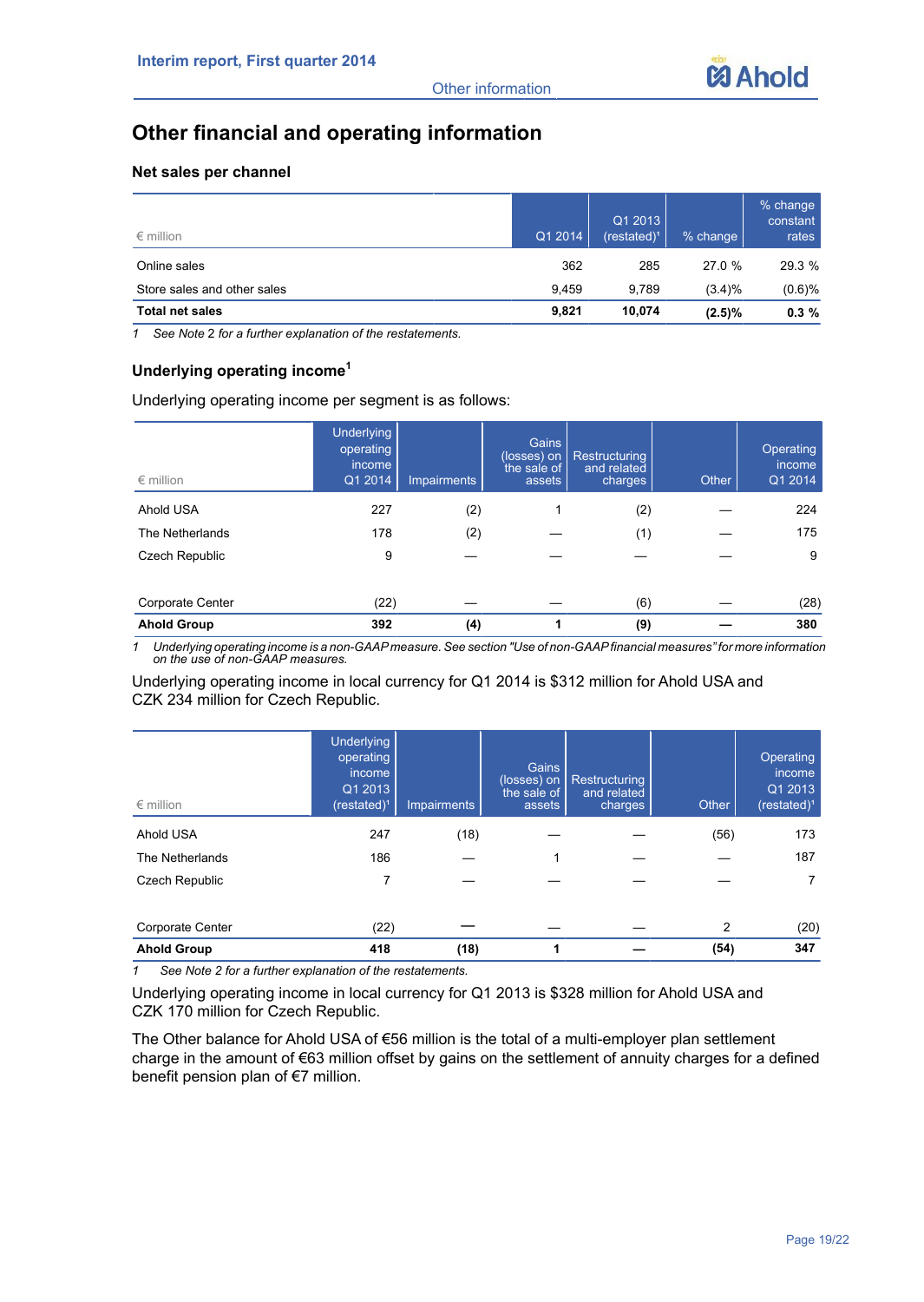



# **EBITDA<sup>1</sup>**

| $\epsilon$ million                            | <b>EBITDA</b><br>Q1 2014 | <b>Depreciation</b><br>and<br>amortization | Operating<br><i>income</i><br>Q1 2014 | <b>EBITDA</b><br>Q1 2013<br>$(rested)^2$ | <b>Depreciation</b><br>and<br>amortization | Operating<br>income<br>Q1 2013<br>(restated) $2$ |
|-----------------------------------------------|--------------------------|--------------------------------------------|---------------------------------------|------------------------------------------|--------------------------------------------|--------------------------------------------------|
| Ahold USA                                     | 387                      | (163)                                      | 224                                   | 343                                      | (170)                                      | 173                                              |
| The Netherlands                               | 251                      | (76)                                       | 175                                   | 260                                      | (73)                                       | 187                                              |
| Czech Republic                                | 20                       | (11)                                       | 9                                     | 18                                       | (11)                                       | 7                                                |
| Corporate Center                              | (28)                     |                                            | (28)                                  | (19)                                     | (1)                                        | (20)                                             |
| <b>Total by segment</b>                       | 630                      | (250)                                      | 380                                   | 602                                      | (255)                                      | 347                                              |
| Share in income of joint ventures             | 3                        |                                            |                                       | $\overline{2}$                           |                                            |                                                  |
| Income (loss) from discontinued<br>operations | (185)                    |                                            |                                       | 1.740                                    |                                            |                                                  |
| <b>Total EBITDA</b>                           | 448                      |                                            |                                       | 2,344                                    |                                            |                                                  |

*1 EBITDA is a non-GAAP measure. See section "Use of non-GAAP financial measures" for more information on the use of non-GAAP measures.*

*2 See Note 2 for a further explanation of the restatements.* 

# **Free cash flow<sup>1</sup>**

| $\epsilon$ million                                                                                       | Q1 2014 | Q1 2013<br>(restated) <sup>2</sup> |
|----------------------------------------------------------------------------------------------------------|---------|------------------------------------|
| Operating cash flows from continuing operations before changes in<br>working capital and income tax paid | 604     | 637                                |
| Changes in working capital                                                                               | 40      | (104)                              |
| Income taxes paid - net                                                                                  | (123)   | (40)                               |
| Purchase of non-current assets                                                                           | (188)   | (263)                              |
| Divestments of assets / disposal groups held for sale                                                    | 8       | 4                                  |
| Dividends from joint ventures                                                                            | 1       |                                    |
| Interest received                                                                                        | 3       | 2                                  |
| Interest paid                                                                                            | (43)    | (49)                               |
| Free cash flow                                                                                           | 302     | 188                                |

*1 Free cash flow is a non-GAAP measure. See section "Use of non-GAAP financial measures" for more information on the use of non-GAAP measures.*

*2 See Note 2 for a further explanation of the restatements.*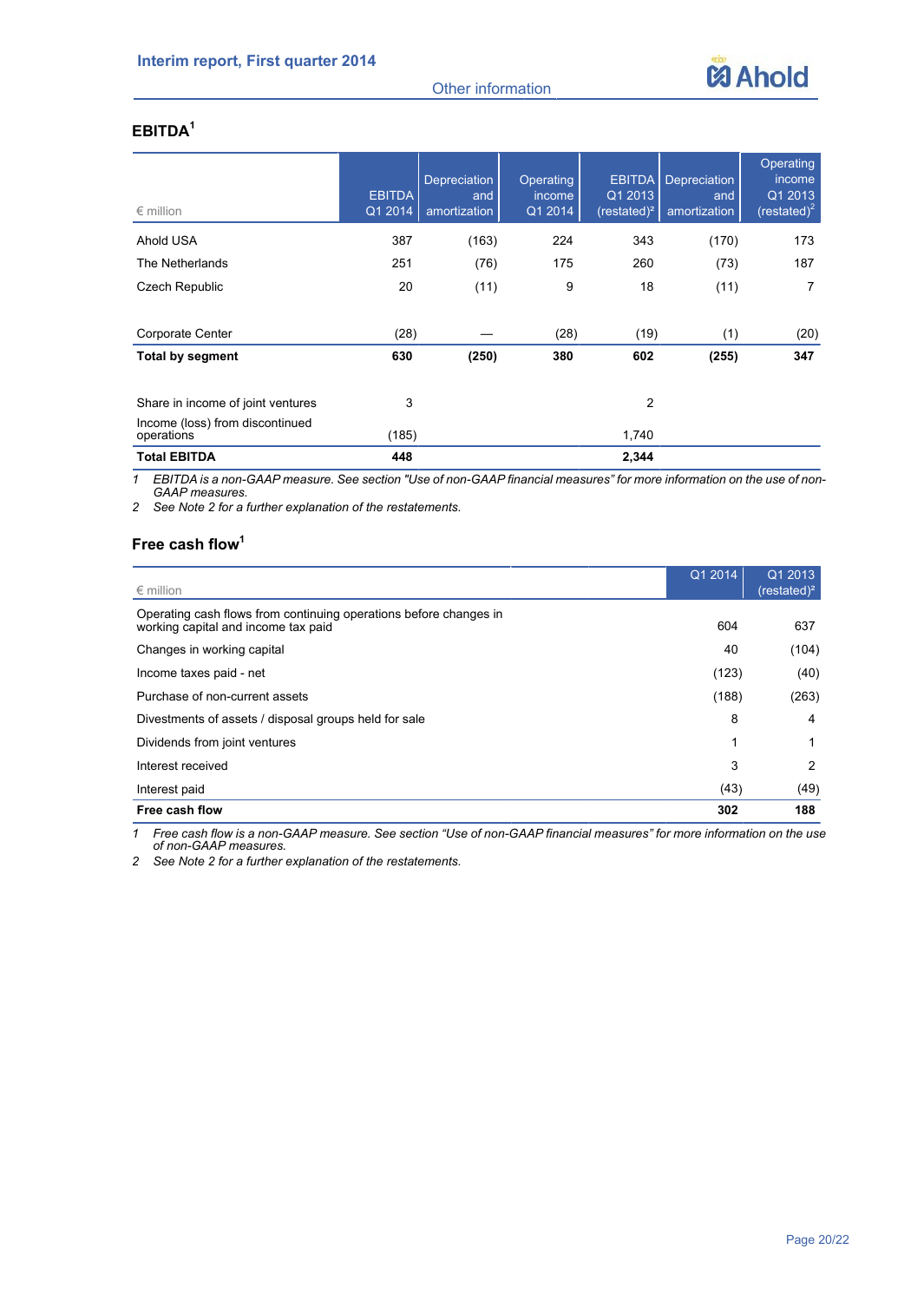

Other information

# **Net debt<sup>1</sup>**

| $\epsilon$ million                                                                            | April 20,<br>2014 | December 29,<br>2013 |
|-----------------------------------------------------------------------------------------------|-------------------|----------------------|
|                                                                                               |                   |                      |
| Loans                                                                                         | 1,302             | 1,307                |
| Finance lease liabilities                                                                     | 1,038             | 1,069                |
| Cumulative preferred financing shares                                                         | 497               | 497                  |
| Non-current portion of long-term debt                                                         | 2,837             | 2,873                |
|                                                                                               |                   |                      |
| Short-term borrowings and current portion of long-term debt                                   | 145               | 148                  |
| Gross debt                                                                                    | 2,982             | 3,021                |
|                                                                                               |                   |                      |
| Less: Cash, cash equivalents, and short-term deposits and similar instruments <sup>2, 3</sup> | 2,702             | 3,963                |
| <b>Net debt</b>                                                                               | 280               | (942)                |

*1 Net debt is a non-GAAP measure. See section "Use of non-GAAP financial measures" for more information on the use of non-GAAP measures.*

*2 Short-term deposits and similar instruments include investments with a maturity of between three and 12 months. The balance of these instruments at April 20, 2014, was €674 million (December 29, 2013: €1,467 million) and is presented within Other current financial assets in the consolidated balance sheet.* 

*3 Book overdrafts, representing the excess of total issued checks over available cash balances within the Group cash concentration structure, are classified in accounts payable and do not form part of net debt. These balances amounted to €117 million and €166 million as of April 20, 2014, and December 29, 2013, respectively.*

# **Store portfolio (including franchise stores)**

|                                             | End of<br>2013 | Opened /<br>acquired | Closed /<br>sold | End of<br>Q1 2014 | End of<br>Q1 2013 |
|---------------------------------------------|----------------|----------------------|------------------|-------------------|-------------------|
| Ahold USA                                   | 767            |                      | (2)              | 765               | 774               |
| The Netherlands                             | 2,056          | 15                   | (9)              | 2,062             | 2,010             |
| Czech Republic                              | 284            |                      |                  | 284               | 282               |
| <b>Continuing operations of Ahold Group</b> | 3,107          | 15                   | (11)             | 3,111             | 3,066             |
| Slovakia                                    | 24             |                      | (24)             |                   | 24                |
| <b>Total</b>                                | 3,131          | 15                   | (35)             | 3,111             | 3,090             |

*1 The number of stores at the end of Q1 2014 includes 1,122 specialty stores (Etos and Gall & Gall) (Q1 2013: 1,114). During Q1 2014, 6 C1000 stores were converted to the Albert Heijn banner.*